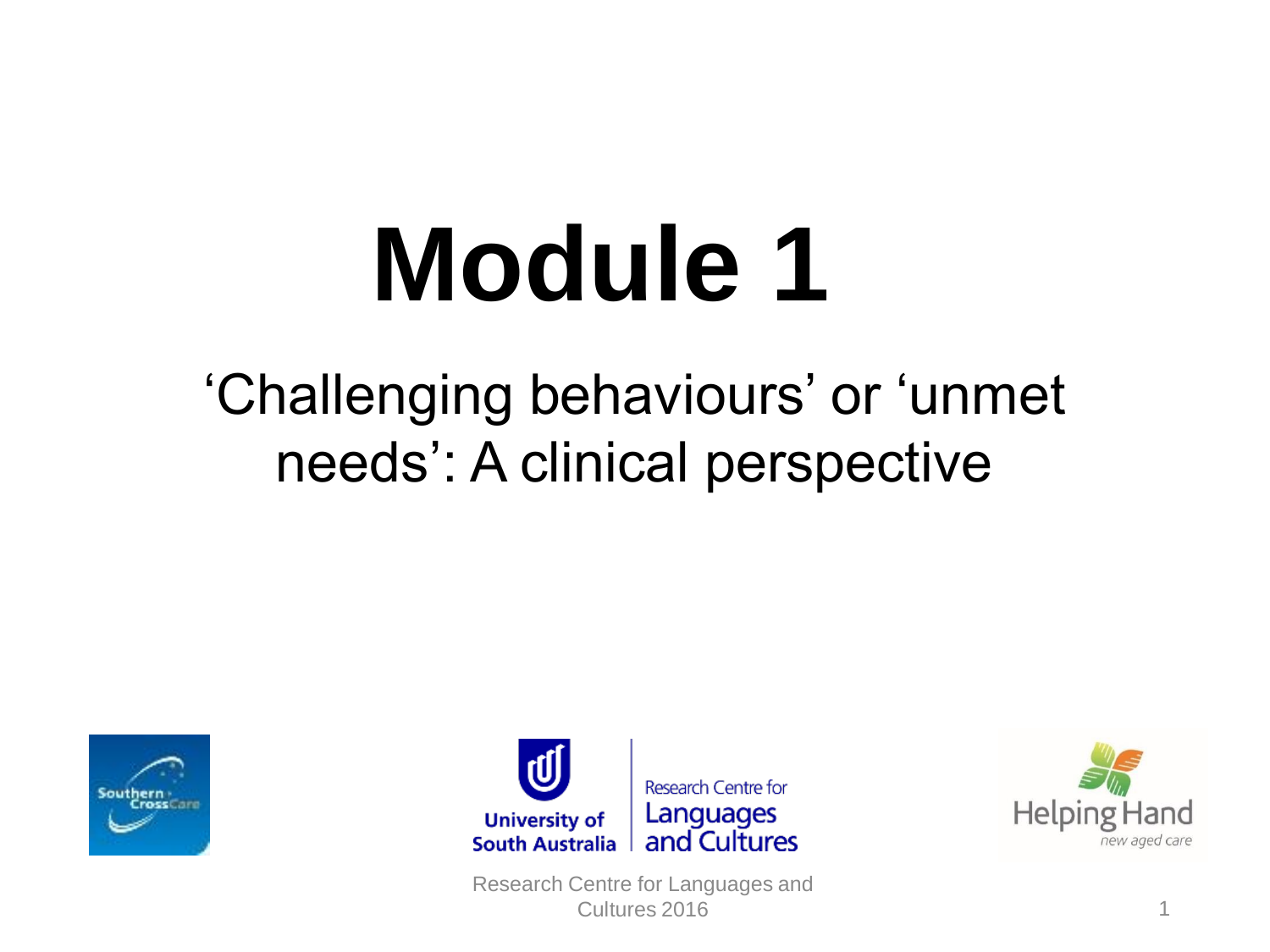## **Key questions**

- How does a clinical perspective explain 'challenging behaviours' or 'unmet needs'?
- How does this matter for safety and care, particularly where there are diverse languages, cultures and faith backgrounds in play?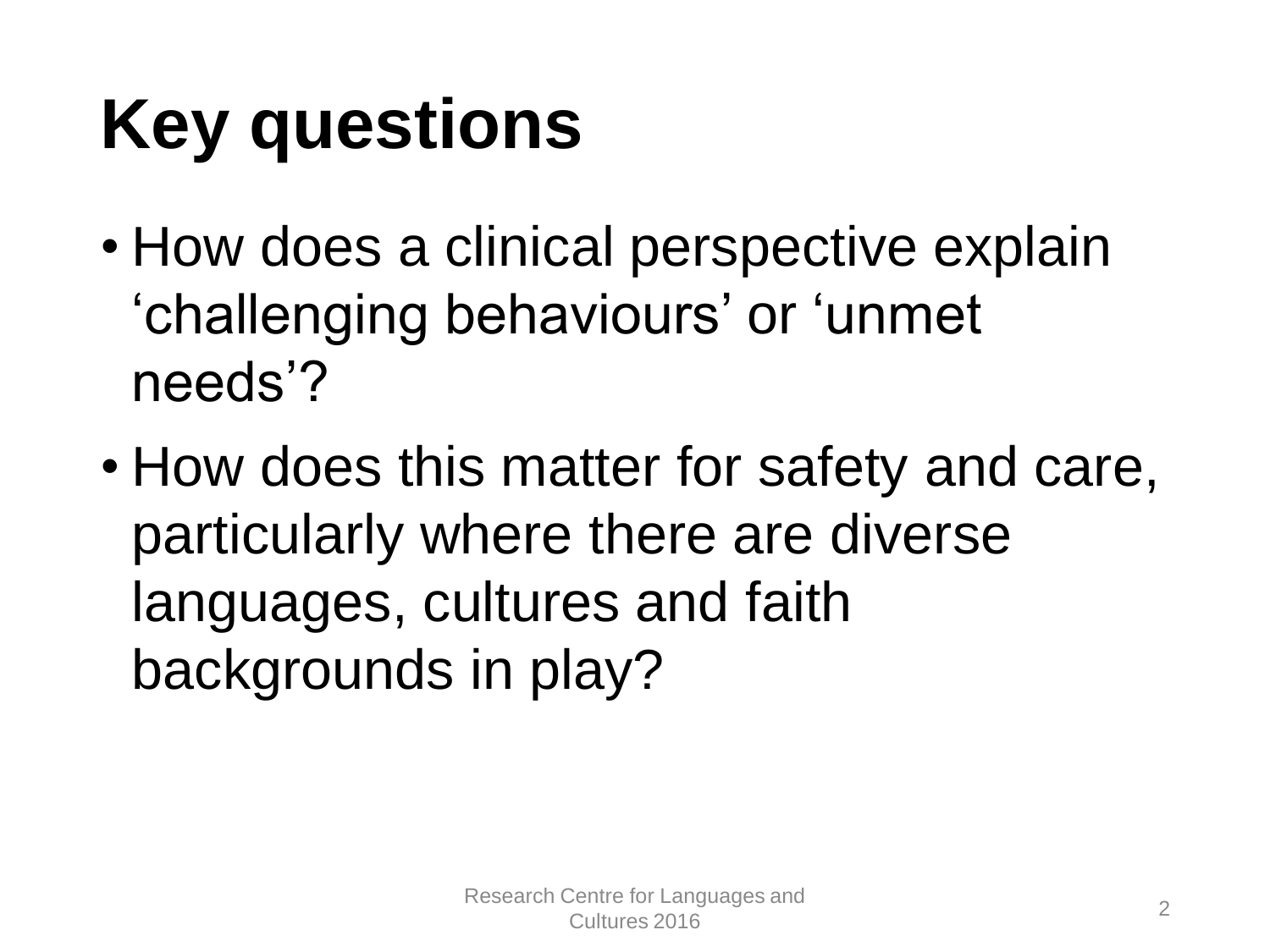# **Objectives**

In this module participants will:

- explore clinical perspectives on behaviours and unmet needs
- consider how behaviours and needs will vary immensely according to the individual's clinical profiles, and will also constantly change in individuals themselves over time
- consider how a better understanding of a person's clinical profile can contribute to safety, communication and care
- develop strategies for communicating and 'doing' safety and care through knowing a person's clinical profile.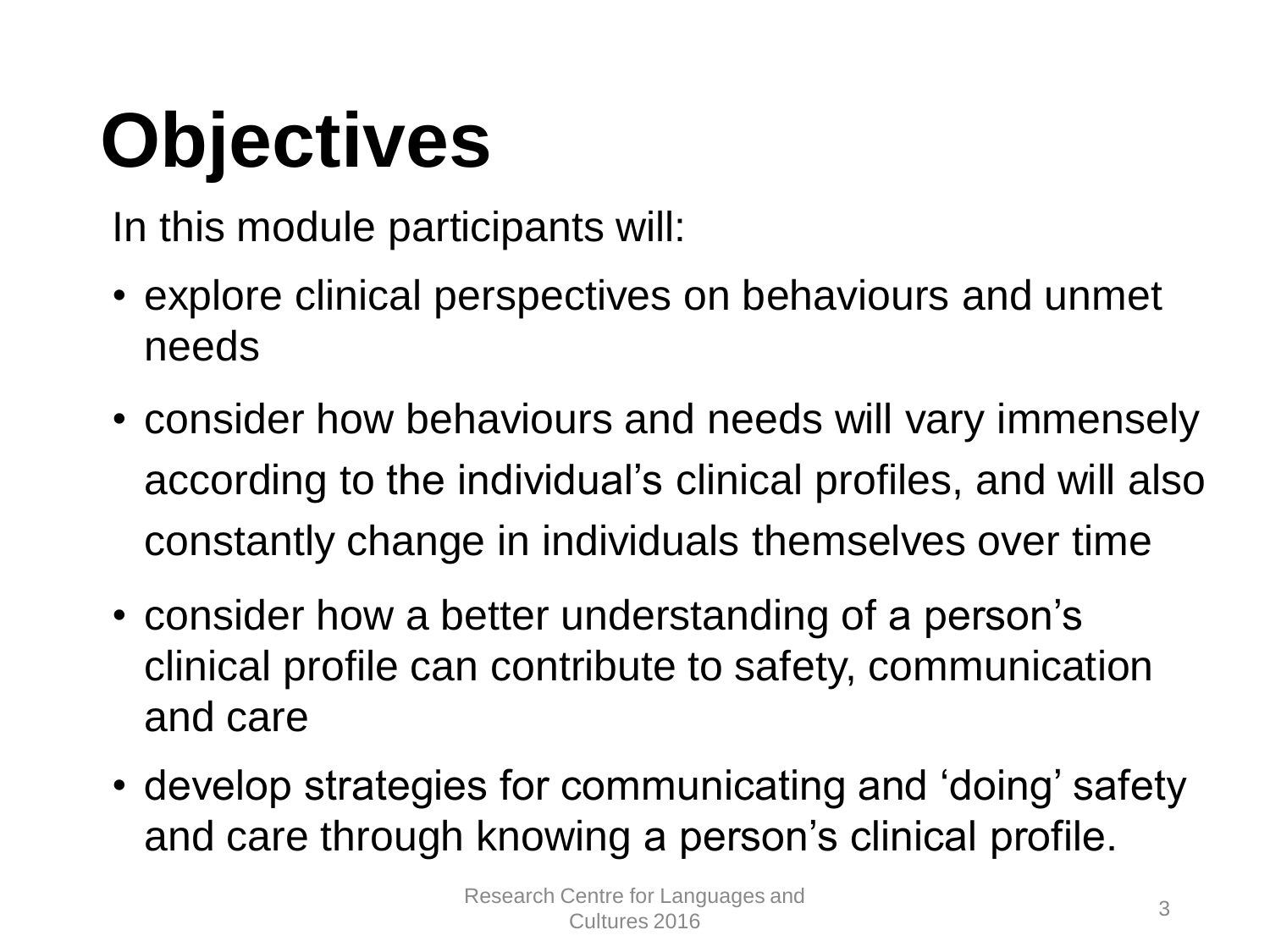'Take each person as they come because they're all so different. I just find with dementia it's fascinating because it's all under the same umbrella but out of 64 residents it affects each and every one of them differently, so differently.*'*

(Care worker, Australian background)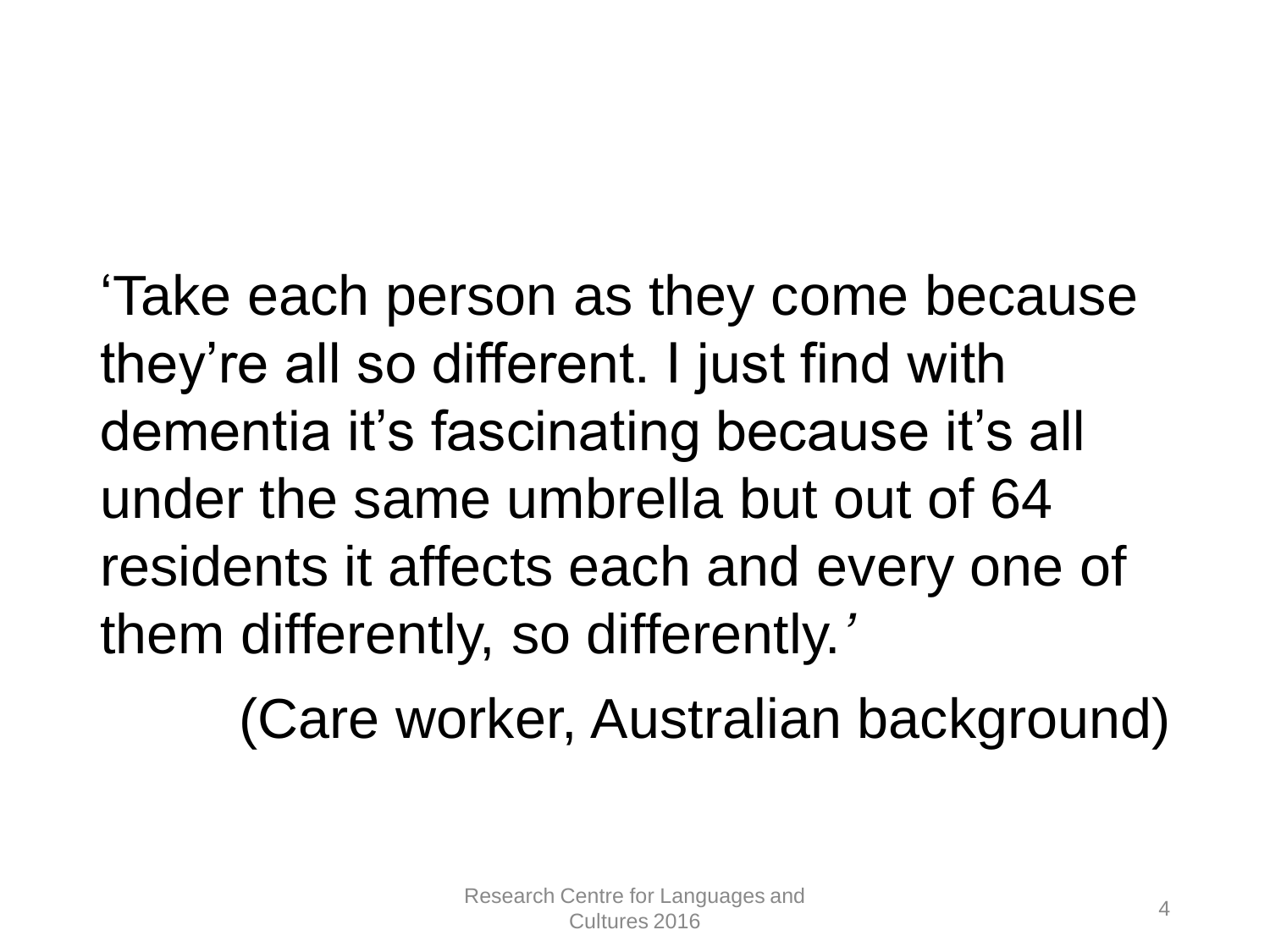## **Outline**

- 1. Exploring clinical perspectives behind 'behaviours' and 'needs'
- 2. Understanding the clinical variation between individuals and within individuals over time
- 3. Understanding the role of my behaviour: triggers and needs
- 4. Strategies for communicating and doing safety and care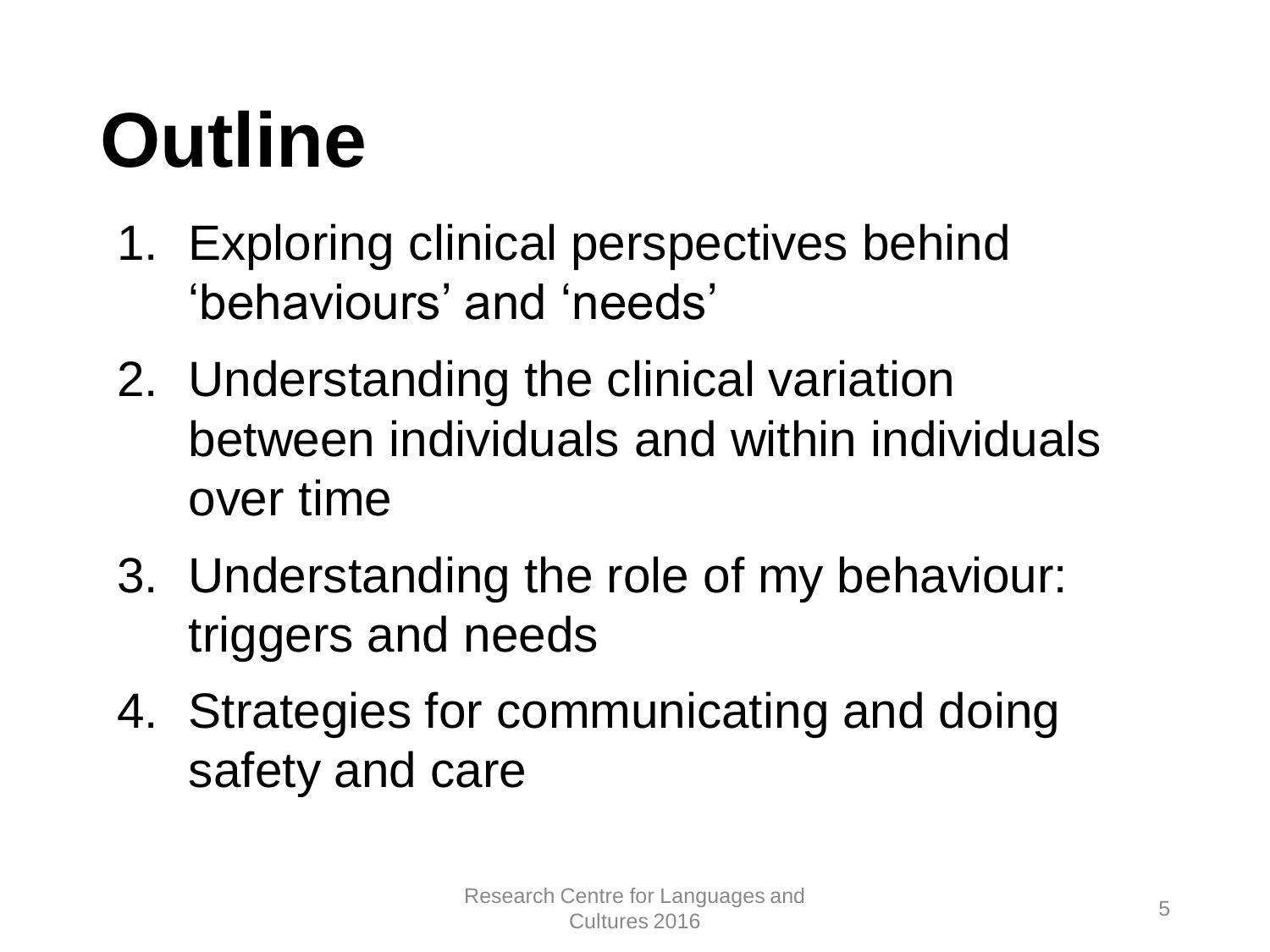## *Segment 1*

## *Exploring clinical perspectives behind behaviours and needs*

Research Centre for Languages and cultures 2016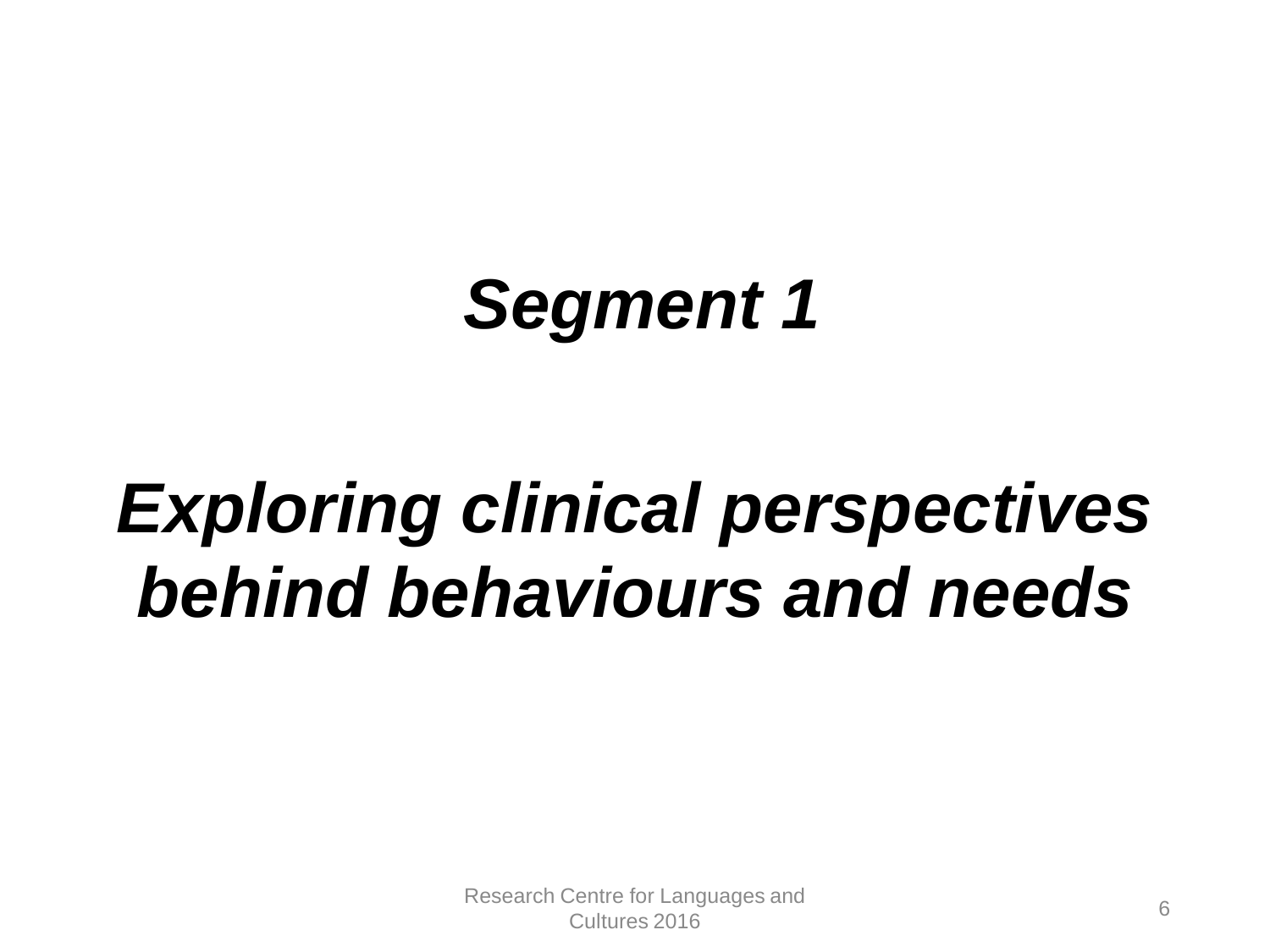## **About dementia**

Together, consider that dementia is:

- not just a normal part of ageing.
- not one disease, but an umbrella term for more than 100 types of changes in the brain that affect cognition, memory, emotion, behaviour and more.

#### What are some of the causes/forms of dementia that you know of?

Adapted from: <https://wa.fightdementia.org.au/about-dementia/what-is-dementia>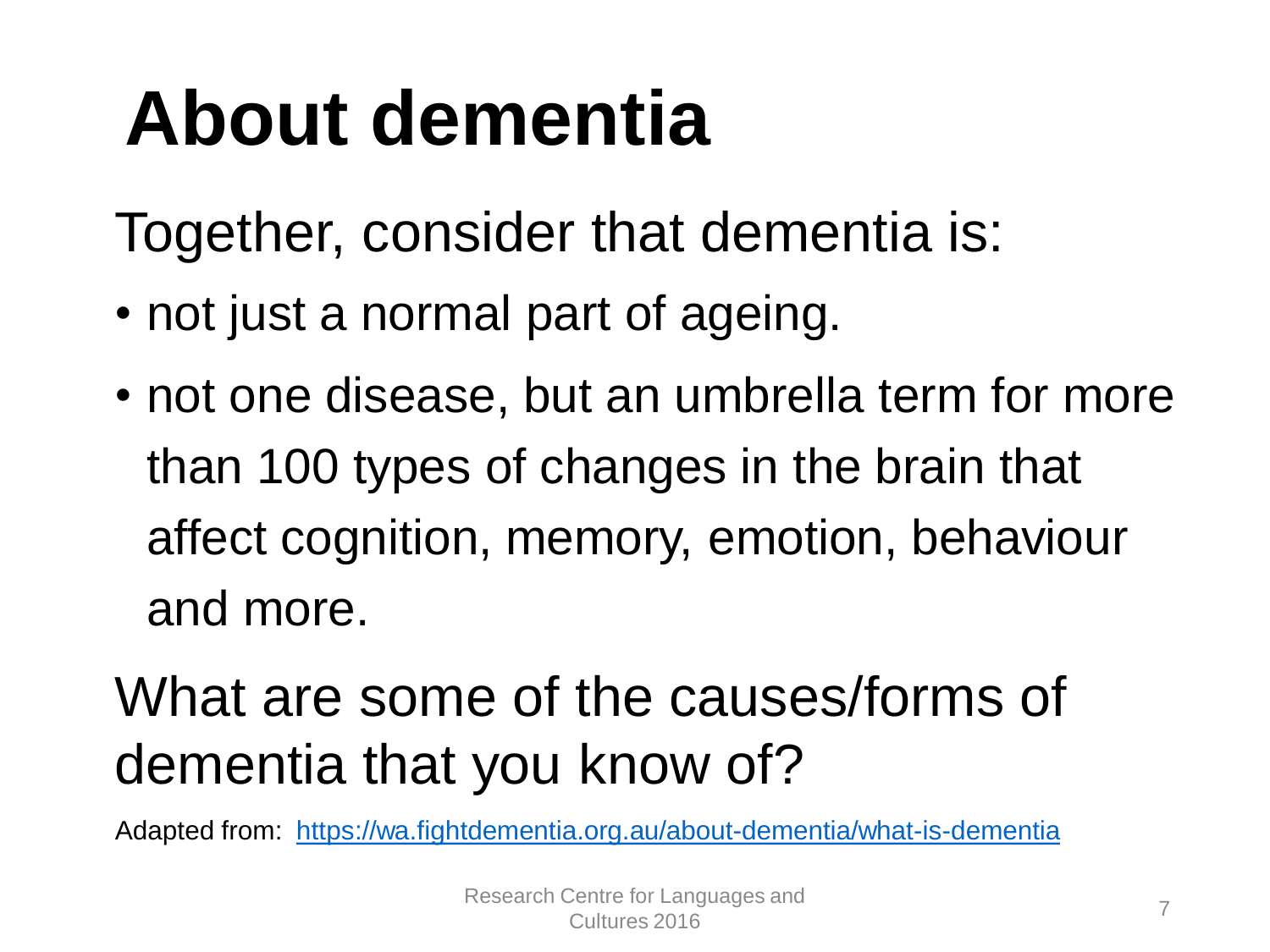## **About dementia (contd)**

Some people with dementia may experience changes in:

- mood +/- anxiety, depression, highs/lows
- behaviour +/- restlessness, wandering, agitation, aggression
- memory loss +/- language difficulties, perceptual changes, intentional movement, executive function

DSMU (2013)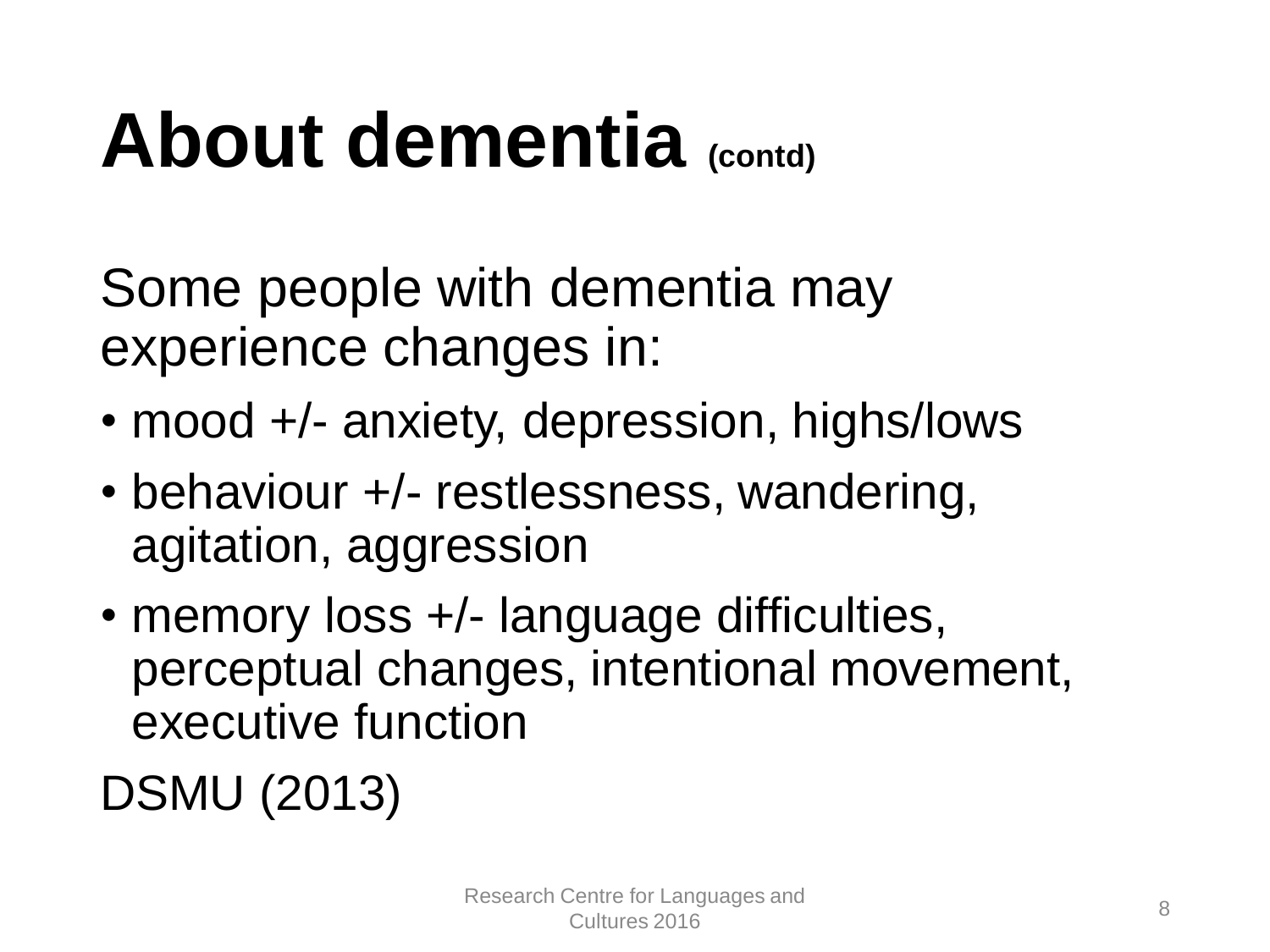'Confusion. Not knowing where they are a lot of the time and just wandering, trying to get out, find somebody in familiar surroundings. They want to go home, see their children, find their partner who's died 20 years ago, they forget. Refusal of ADLs, showers, washing, getting clean clothes on. Refusing to eat. Everything.'

(Care worker, Australian background)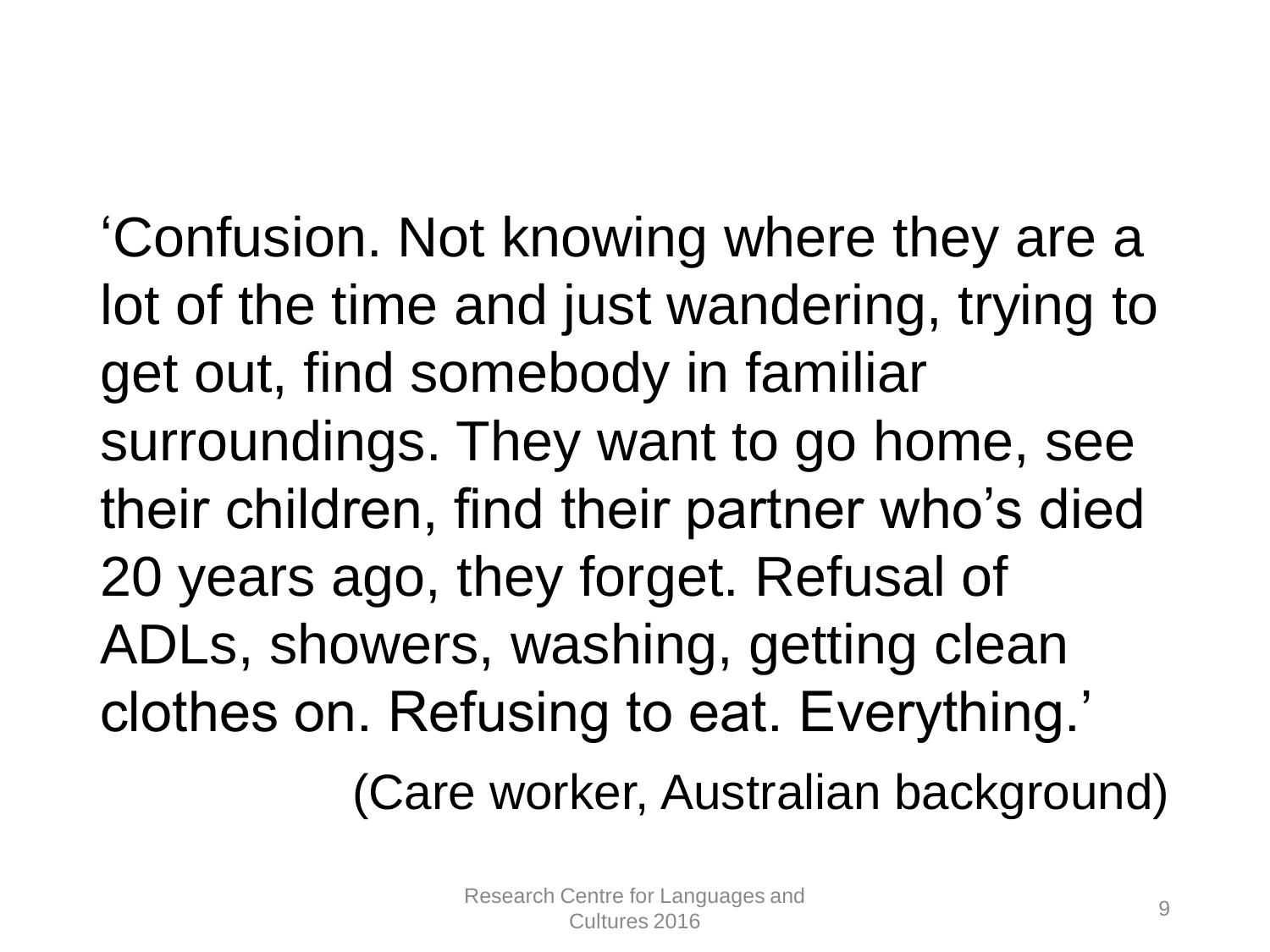## **Causes and perspectives**

Video 1.1.

Consider a trainer's account of how some perspectives on dementia and behaviours are not always clinically based.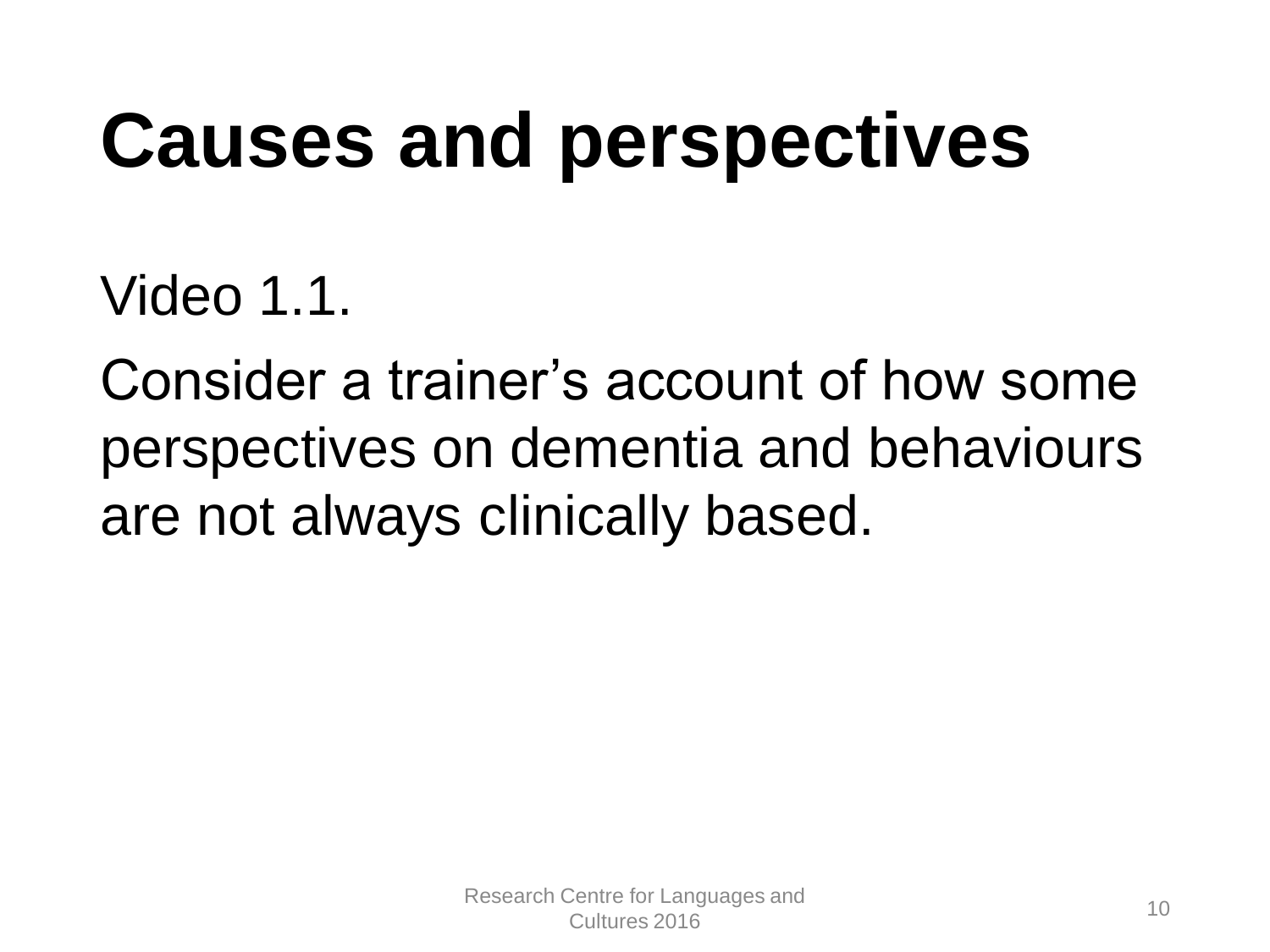'I'd say it's a challenge sometimes. I've been doing this for five years. I've studied nursing as well which helps me to understand their behaviour. It's not something they're doing on purpose.' (Care worker, African background)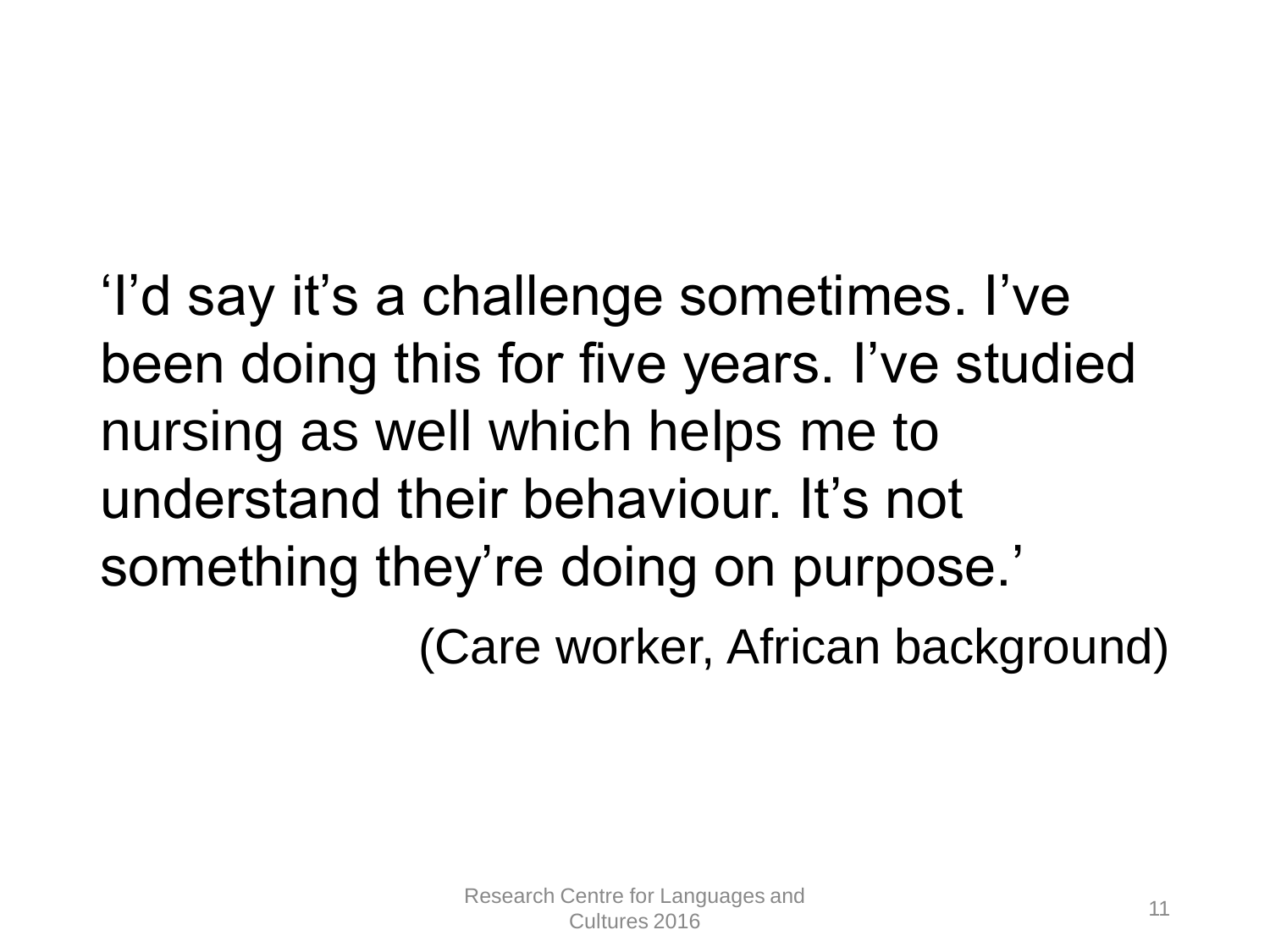# **Small group activity**

Discuss together

- what you know about the many types of conditions (often lumped together as one condition, dementia)
- the ways in which the quotes on the previous slides highlight the need to understand the clinical profile of each person you care for
- why it is important for safety and care to understand that dementia will be different in different people.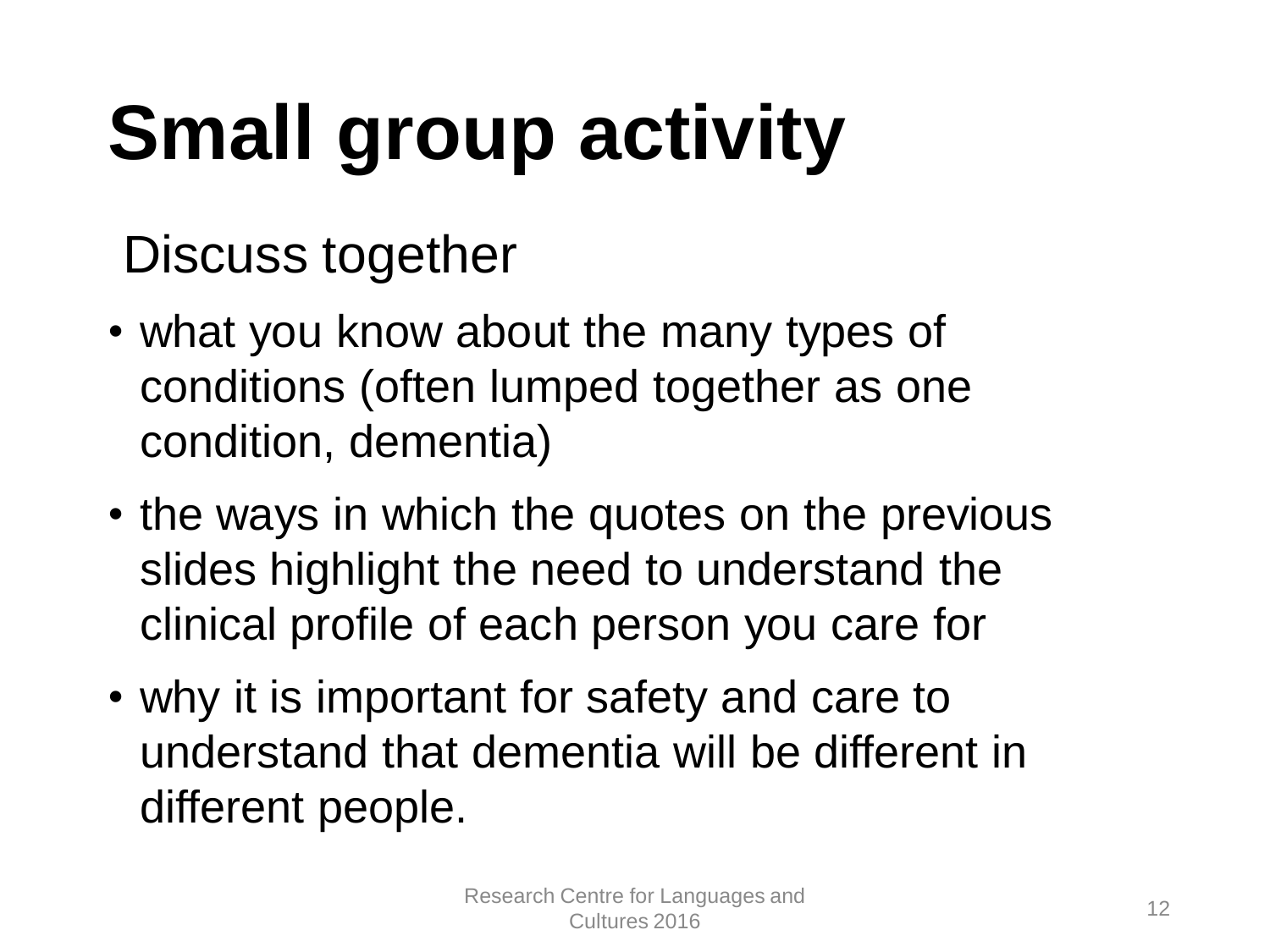# **Bringing it together**

What key ideas have emerged about:

- the huge variation in types of dementia?
- how this variation may affect different people in different ways (behaviour, communication)?
- how understanding these differences is crucial for managing safety and care?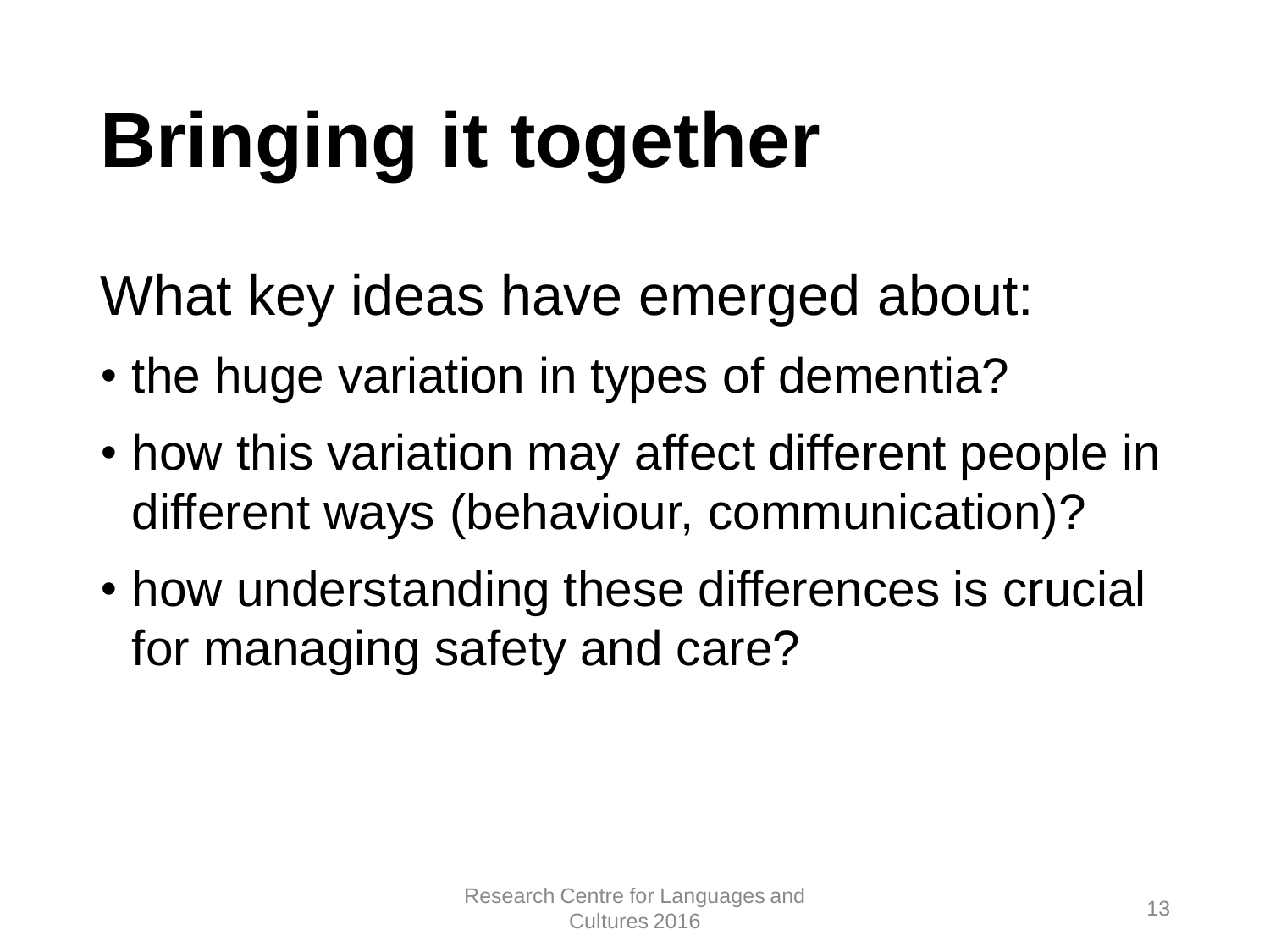## *Segment 2*

## *Understanding the clinical variation between individuals and within individuals over time*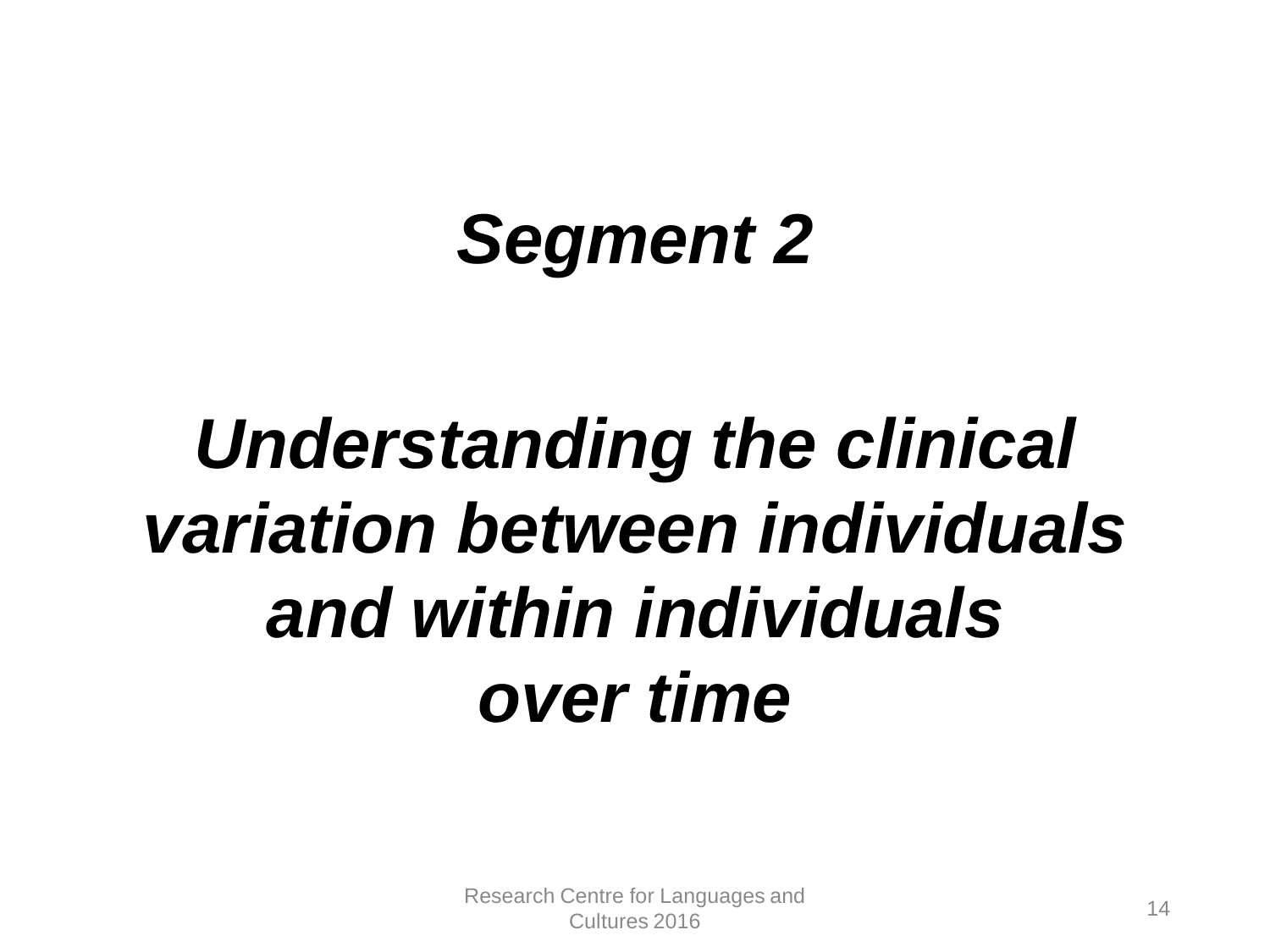# **Changing clinical profiles**

- Think of a person you currently care for. What do you know about their clinical profile? What don't you know?
- How has it changed over time?
- How do you think their clinical profile may affect their needs and their behaviour?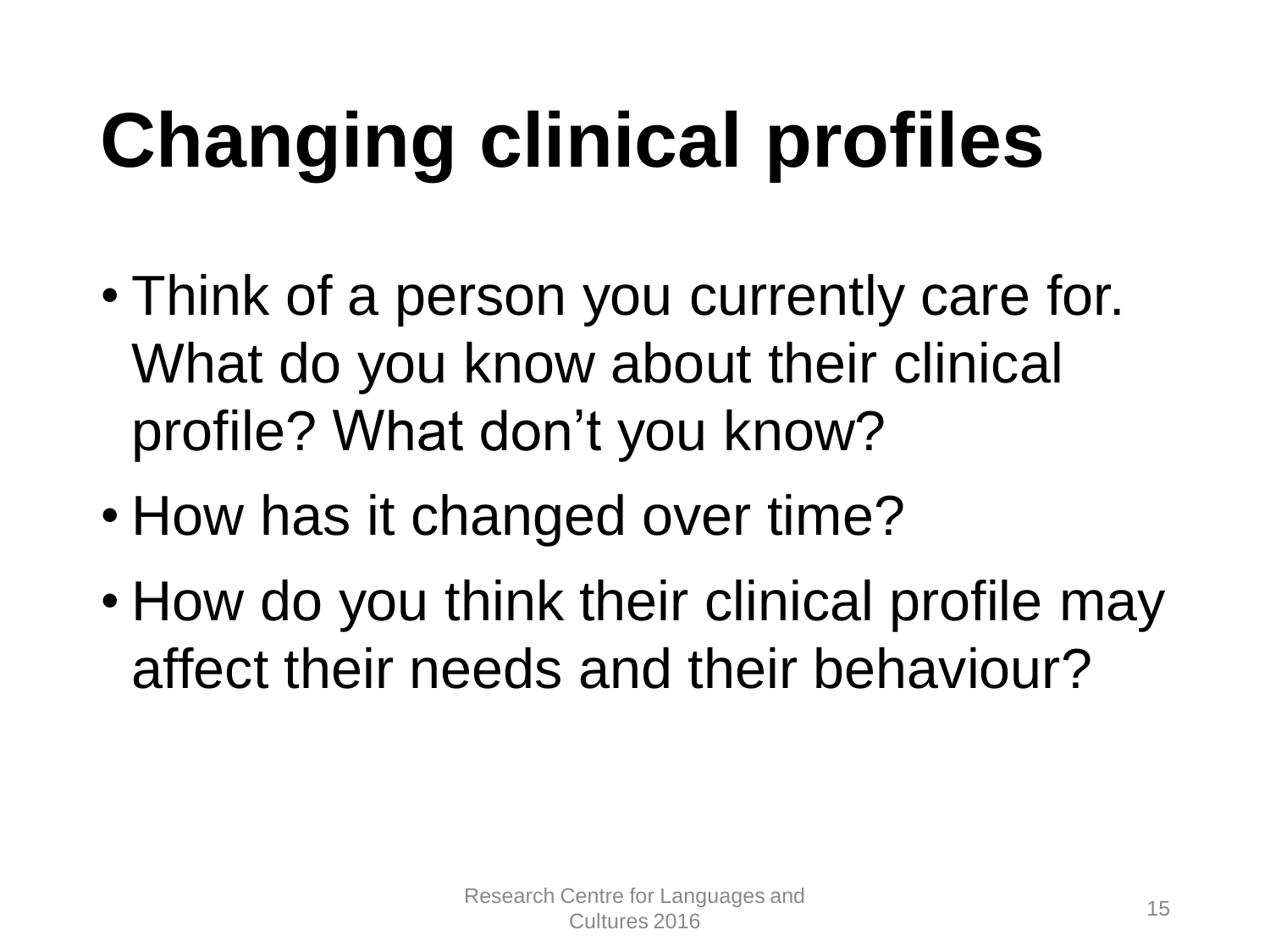*'*Yeah, and I guess there is that, seeing the increased confusion that a person might experience and then that resulting in some changed behaviours, that may be interpreted as "it's just the dementia" as opposed to, "there's an unmet need behind this", or "there's a change in health status" or something along those lines …

*(contd over)*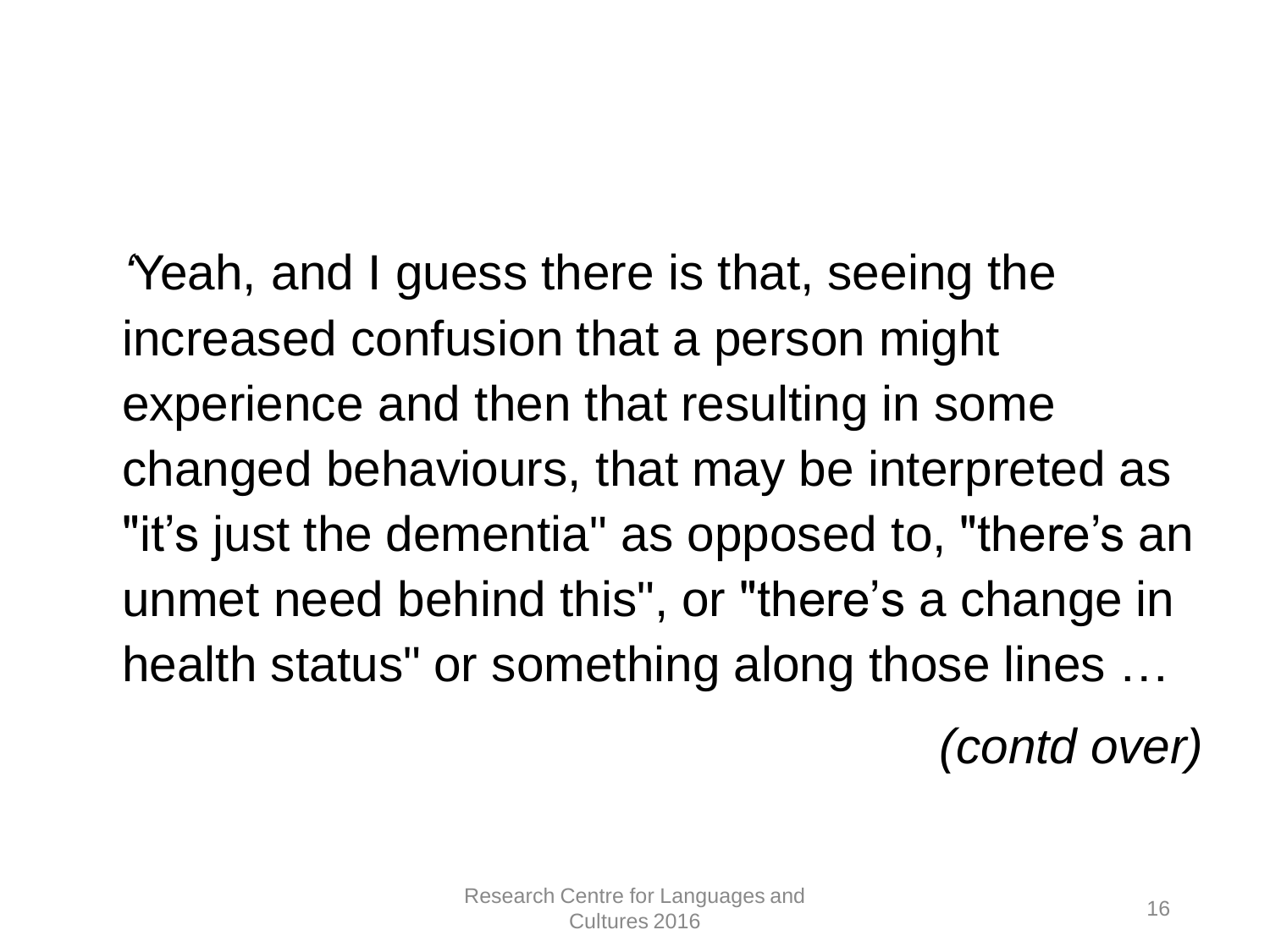#### *(contd)*

'… We may be seeing then that "Oh, they've got these changed behaviours" is probably the worst words that are used around that and "We should expect that because it's their disease" …

'As opposed to "It might be the by-product of not being able to communicate appropriately", therefore those needs that you and I can express really easily which prevent us from having that behaviour, these clients don't have that capacity to do that.'

(Trainer, Australian background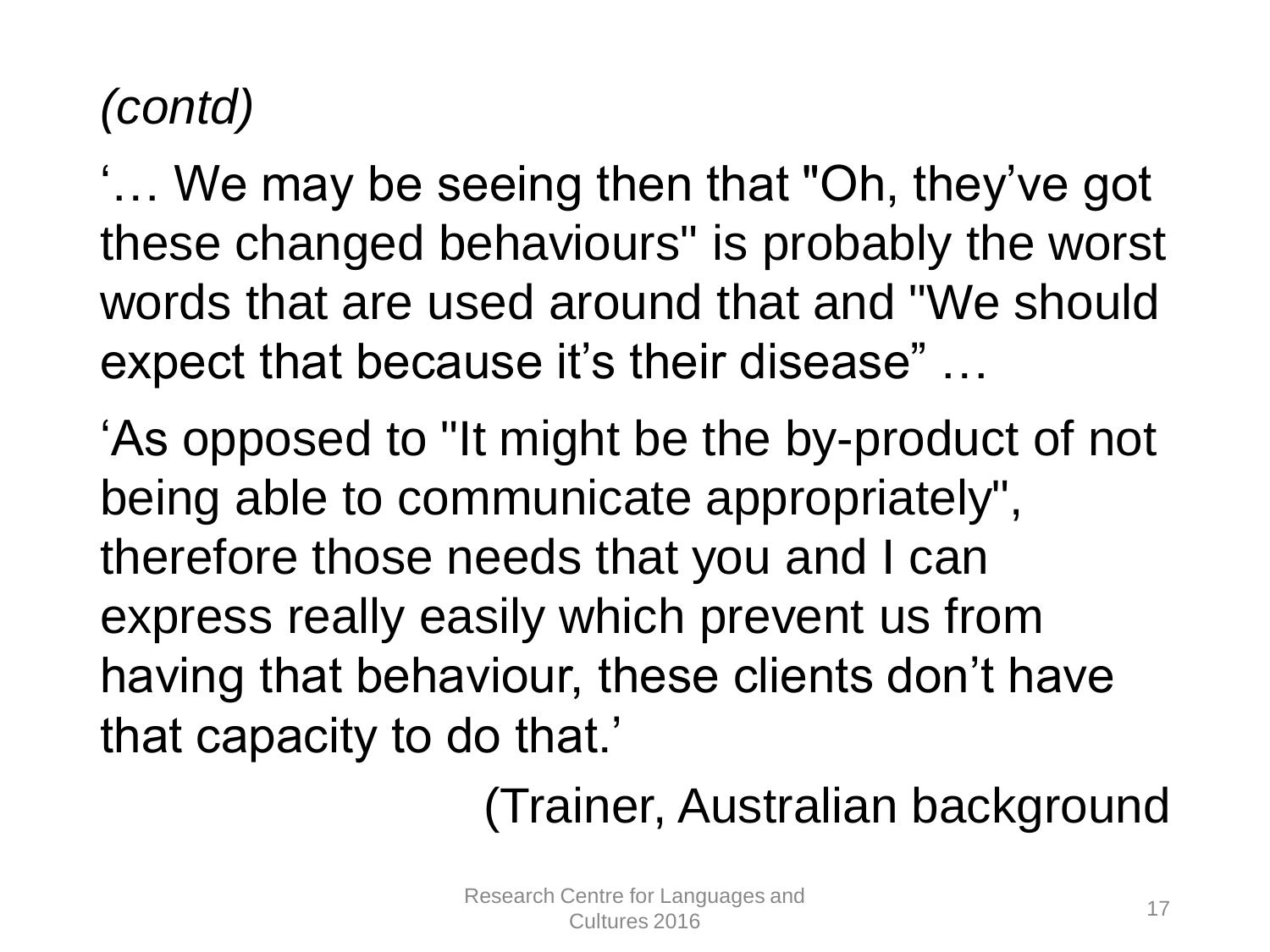'I guess "unmet needs" would be if they're in pain. Their medications might not be correct. If they're losing weight. There could be, obviously dietary concerns. Are they on the right diet? You'd look into that. Have they got dental issues? Things like that ... *(contd over)*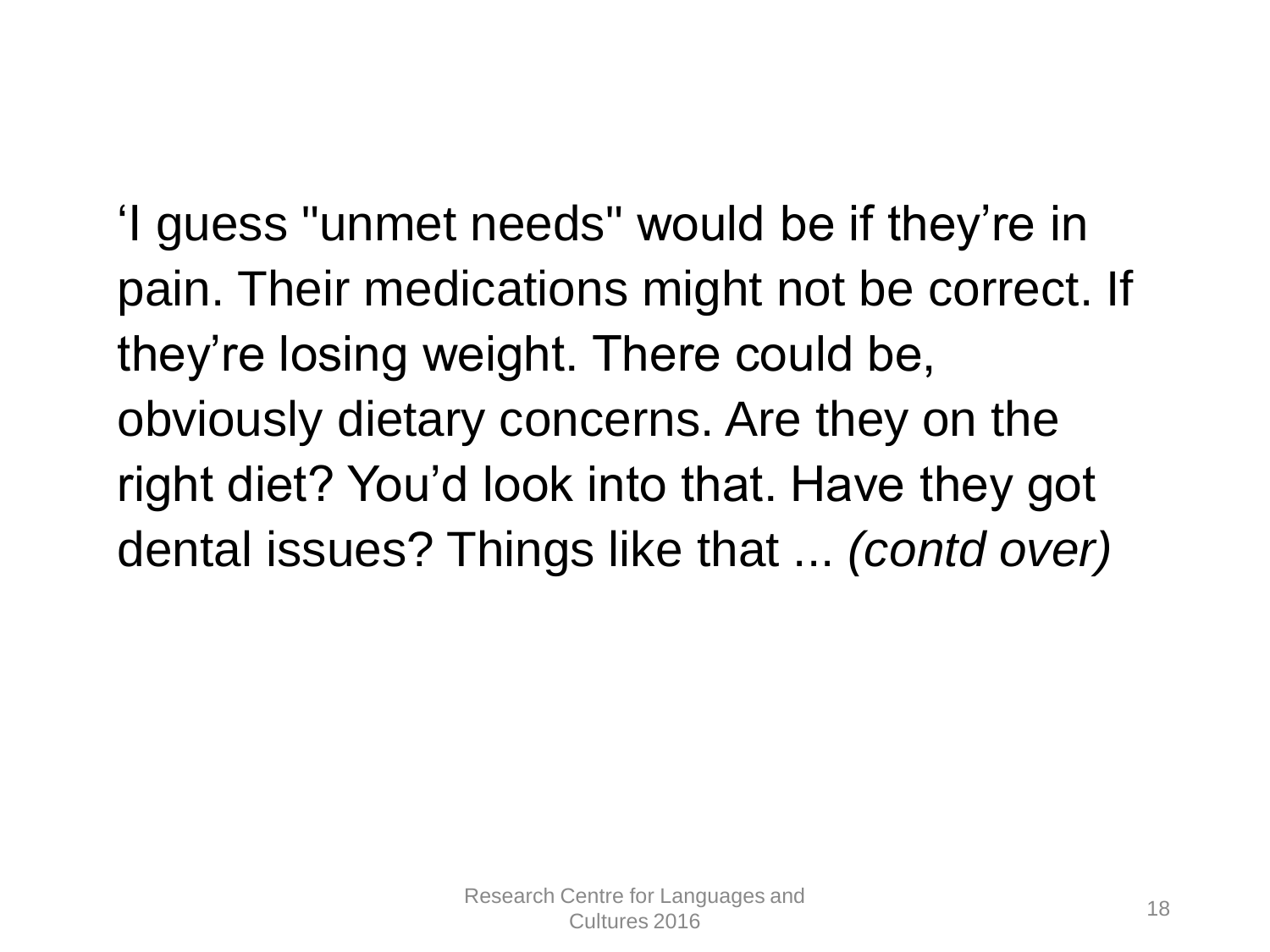#### *(contd)*

'We delve a bit deeper into everything really… say if they weren't eating or suddenly became agitated for no reason, unexplained reason, they might have a urinary tract infection … You do a urinalysis. If they were different from what they usually are, you'd go further, depending.'

(Enrolled nurse, Australian background)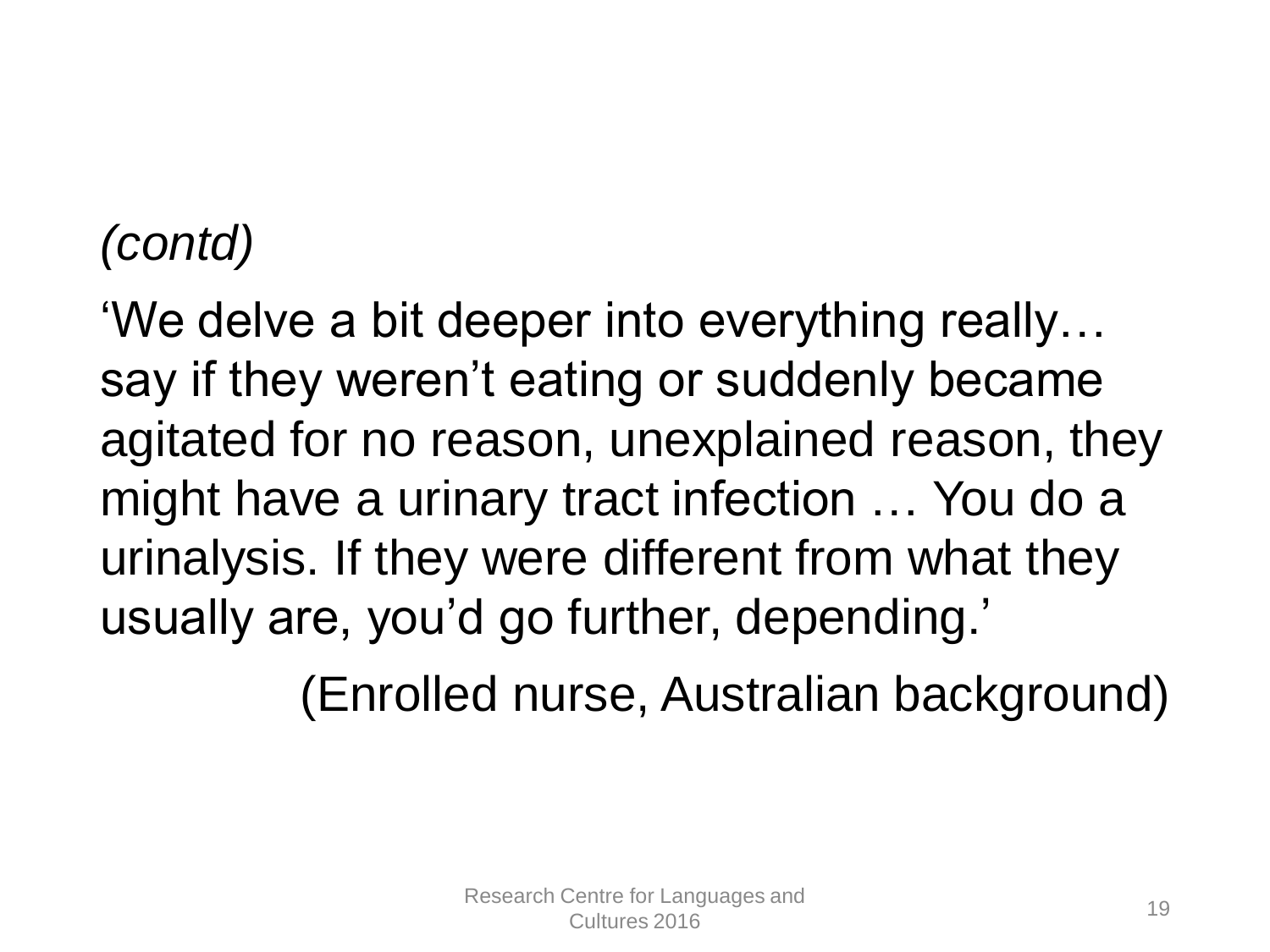# **Small group activity**

Consider a time when you noticed a change in a person's condition or behaviour. Discuss in small groups:

- What did you do? What happened next?
- How do you think this variation between different individuals and within different individuals might affect how you 'do' safety and care? What options do you consider?
- How do you explain some of the challenges?
- How do you confirm your own understanding?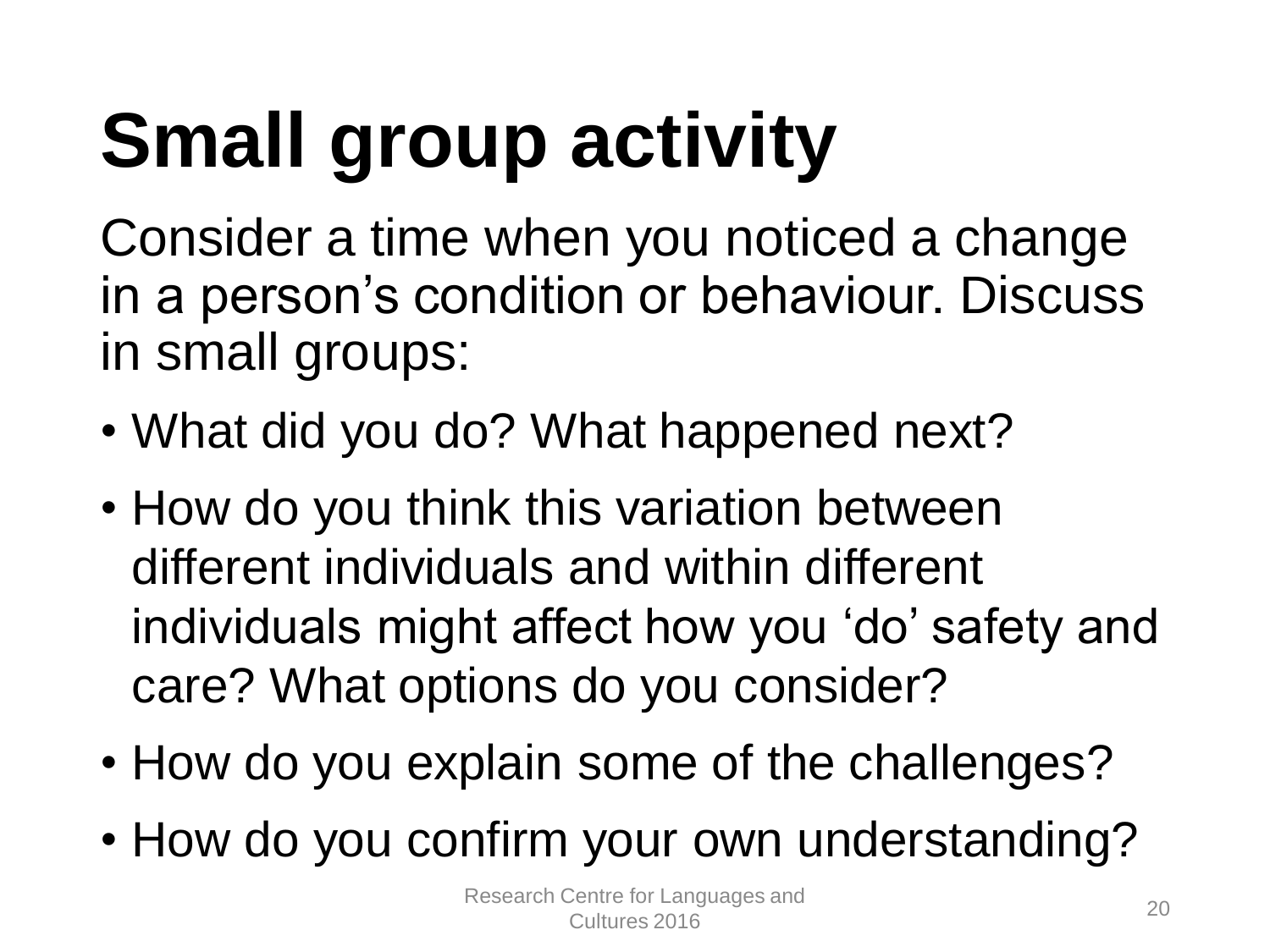# **Bringing it together**

What key ideas have emerged about

- knowing a person's individual clinical profile and how this impacts on their needs?
- noticing changes in their condition, needs and behaviours?
- how such variation influences *communicating* and *doing* safety and care?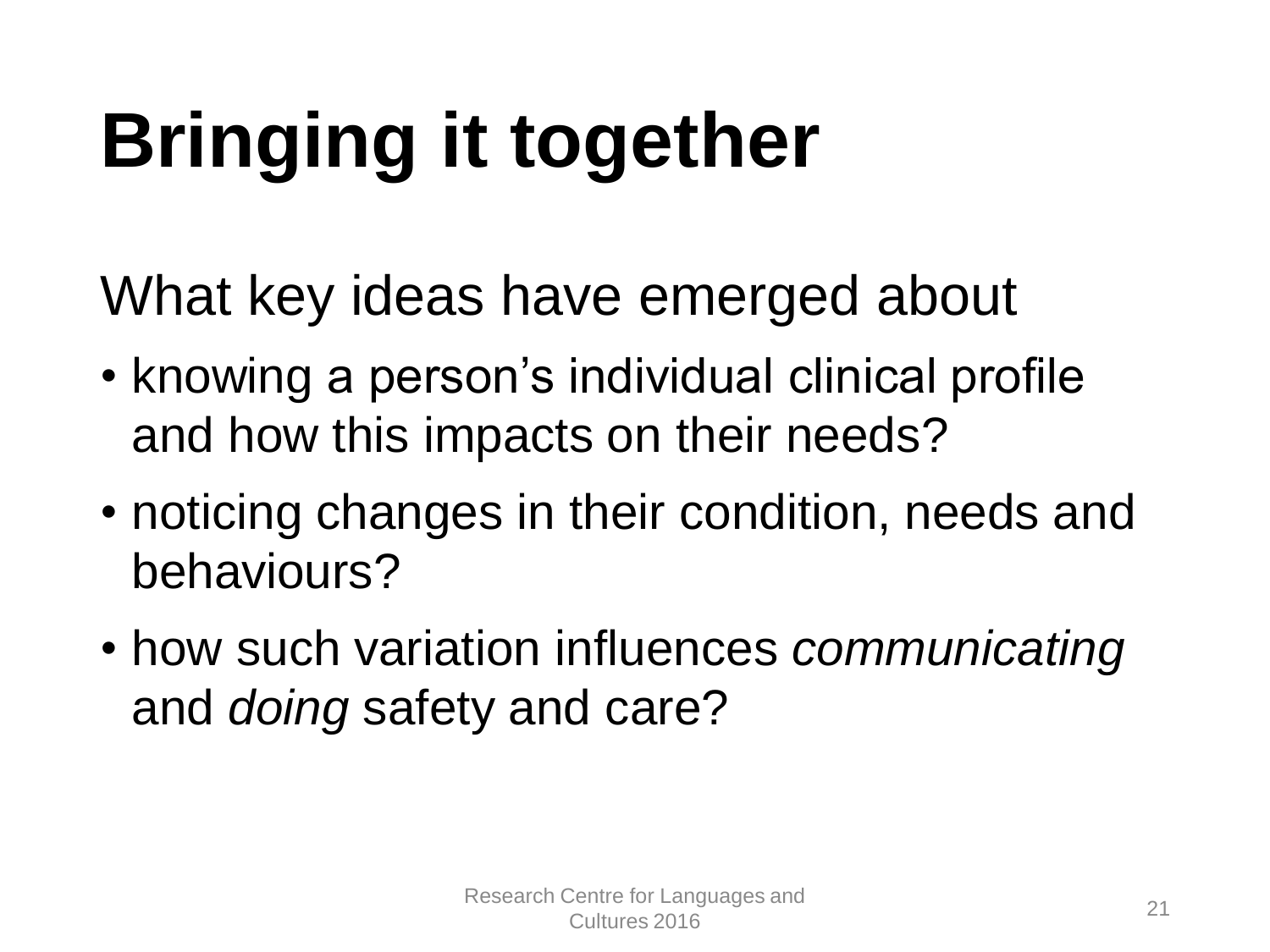### *Segment 3*

## *Understanding the role of my behaviour: triggers and needs*

Research Centre for Languages and Schliefer Early and Schliefer 22<br>Cultures 2016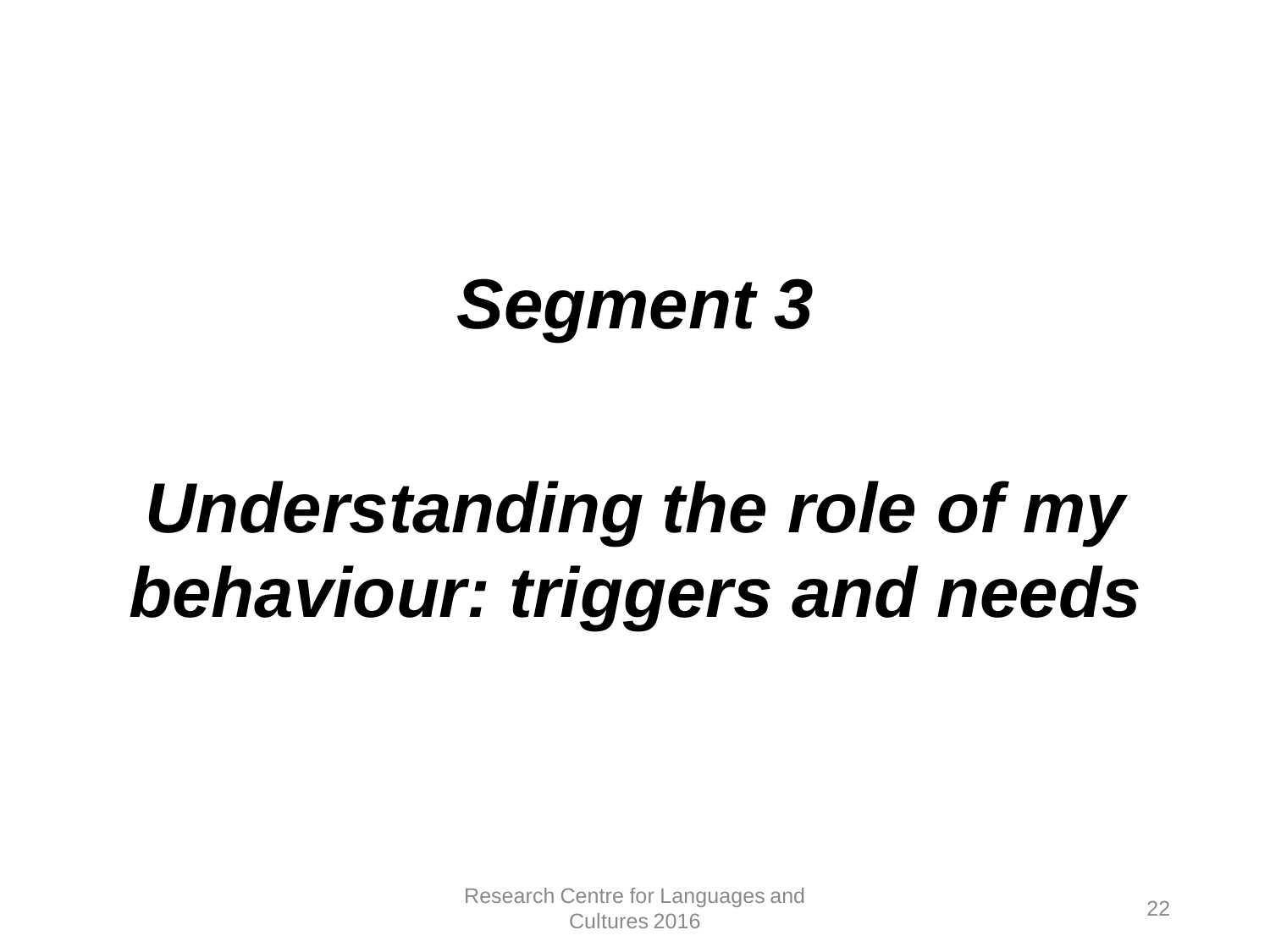'Now if you're coming in to someone in aged care whose hearing and sight is down a bit anyway and they have other issues. They're scared of falling, they've got painful areas, and if they've got people rushing in and they do not understand what is required of them, they feel that these people just rush in, pulling or pushing them around, and that can actually trigger that behaviour because they're scared, or whoever is doing it is causing them pain.

'Both of those things, there's survival instincts they go to, and so that actually triggers the behaviour.'

(Trainer, European background)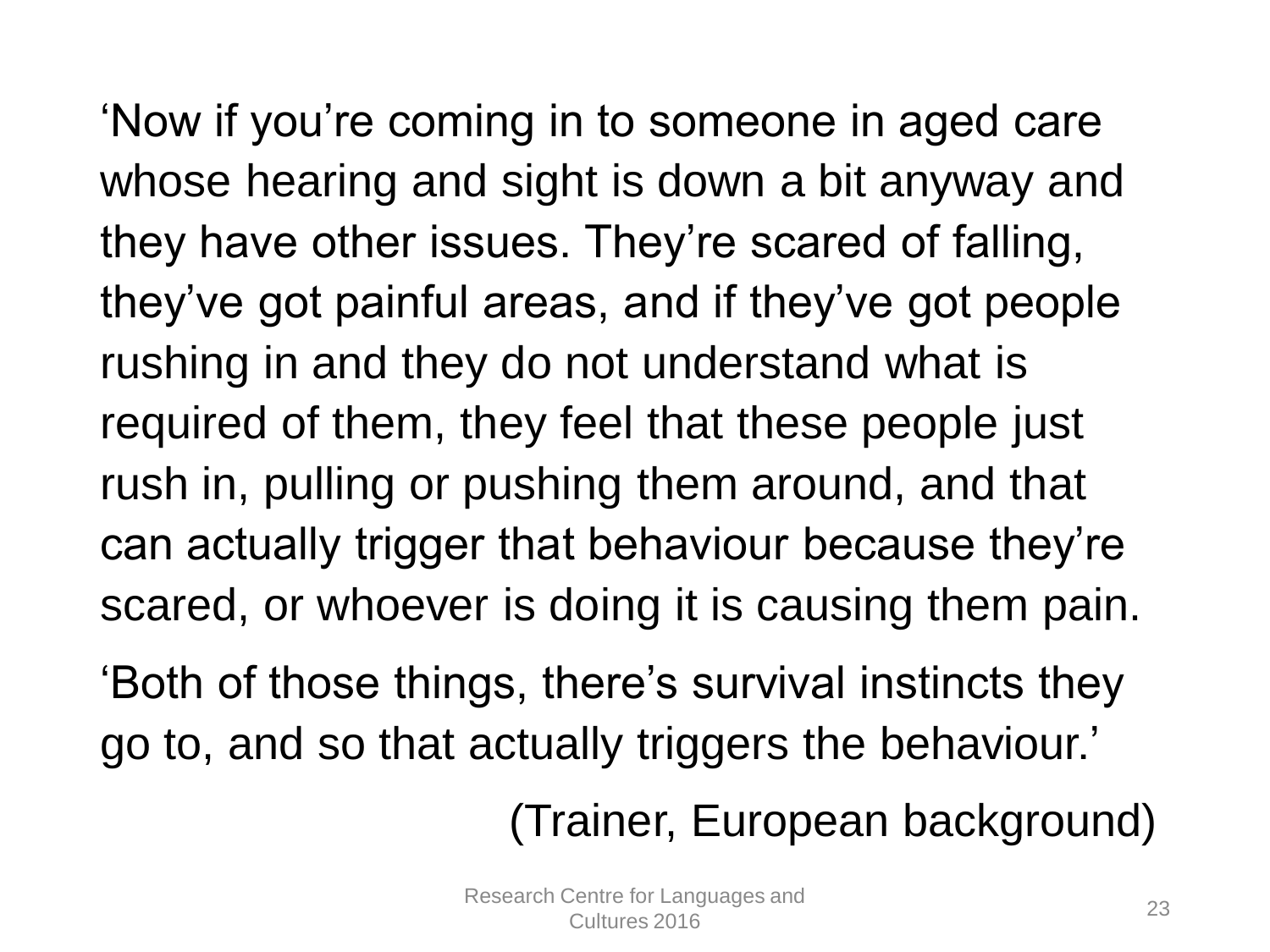# **Individual or pair activity**

- Consider the kinds of things you do in caring for people that could be potential triggers (e.g. in your behaviour or in the environment).
- In what ways can you do things differently to minimise these triggers?
- Exchange examples of times when you noticed something that was a trigger, and then communicated it to someone else. (contd over)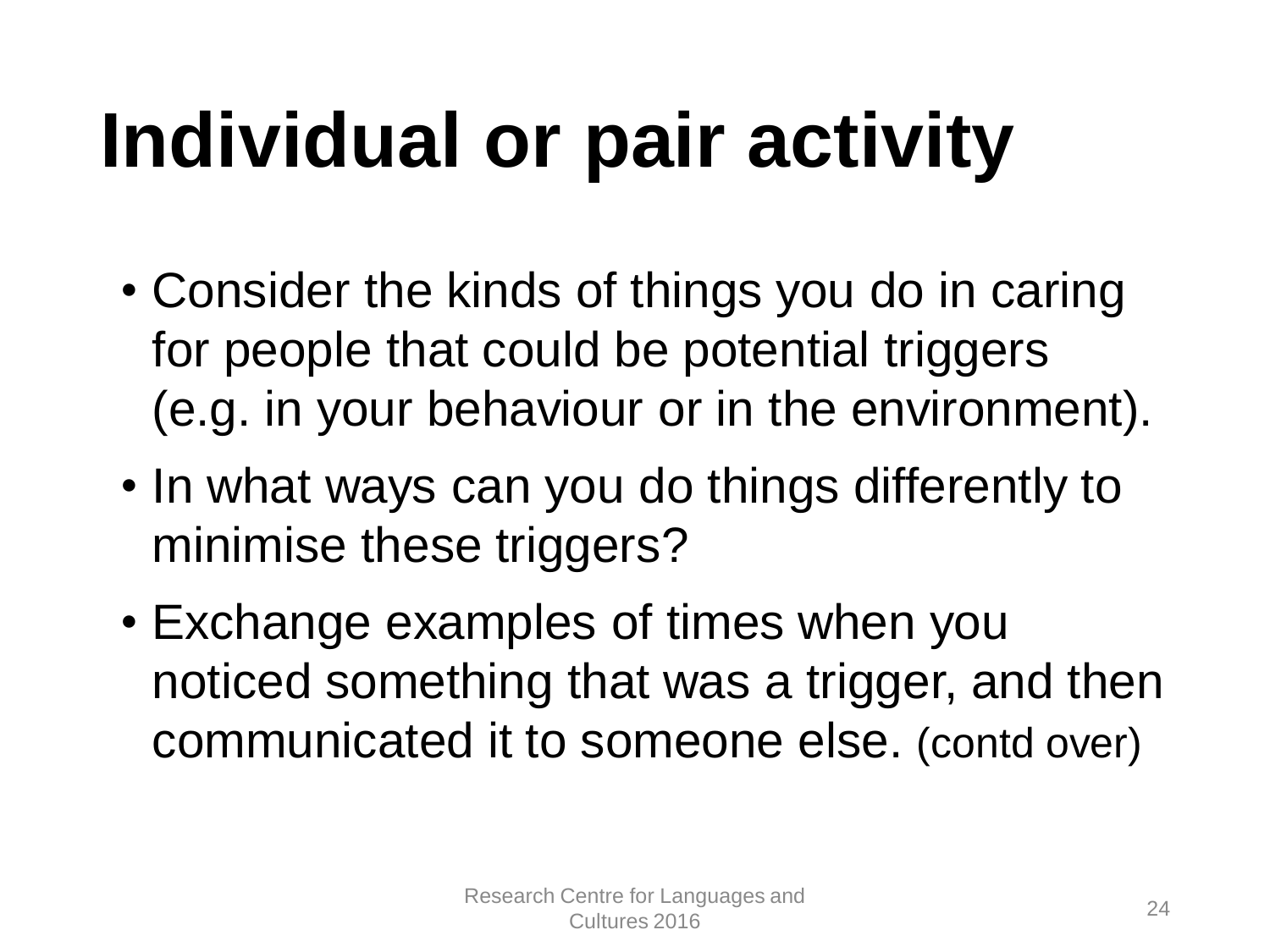# **Individual or pair activity (contd)**

- What do you do when you cannot identify a trigger?
- Exchange examples of times when you noticed a need that a person was unable to express, and then communicated it to others.
- How did you communicate these triggers or unmet needs to your colleagues?
- How does this matter for care and safety?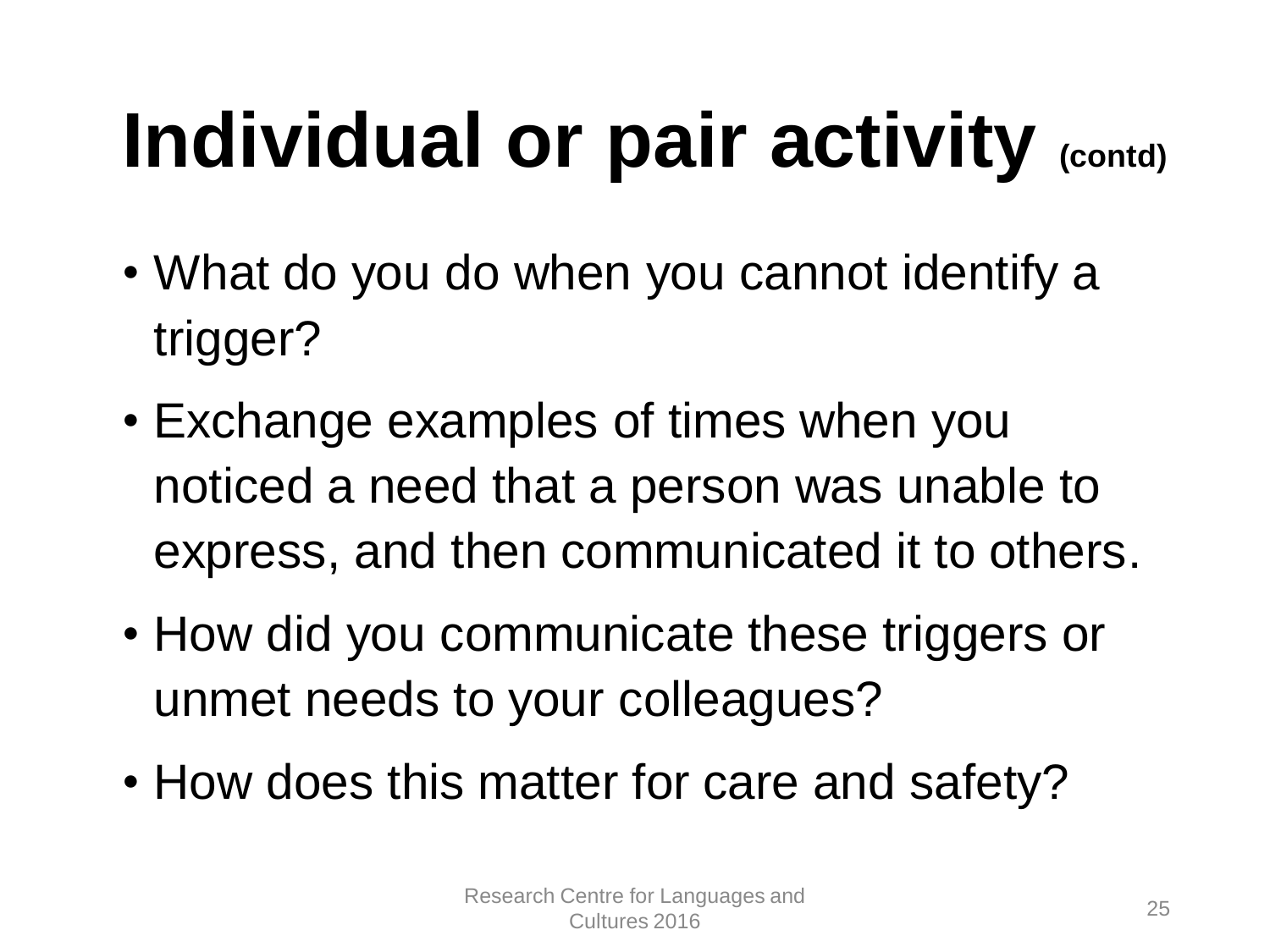# **Bringing it together**

What key ideas have emerged about how:

- our own behaviour or environmental factors could create triggers?
- we might change what we do to minimise such triggers?
- we might be more aware of needs a person is unable to express?
- we communicate to others information about triggers and needs we have noticed?
- this influences *communicating* and *doing* safety and care together when we communicate (or don't communicate) this with others?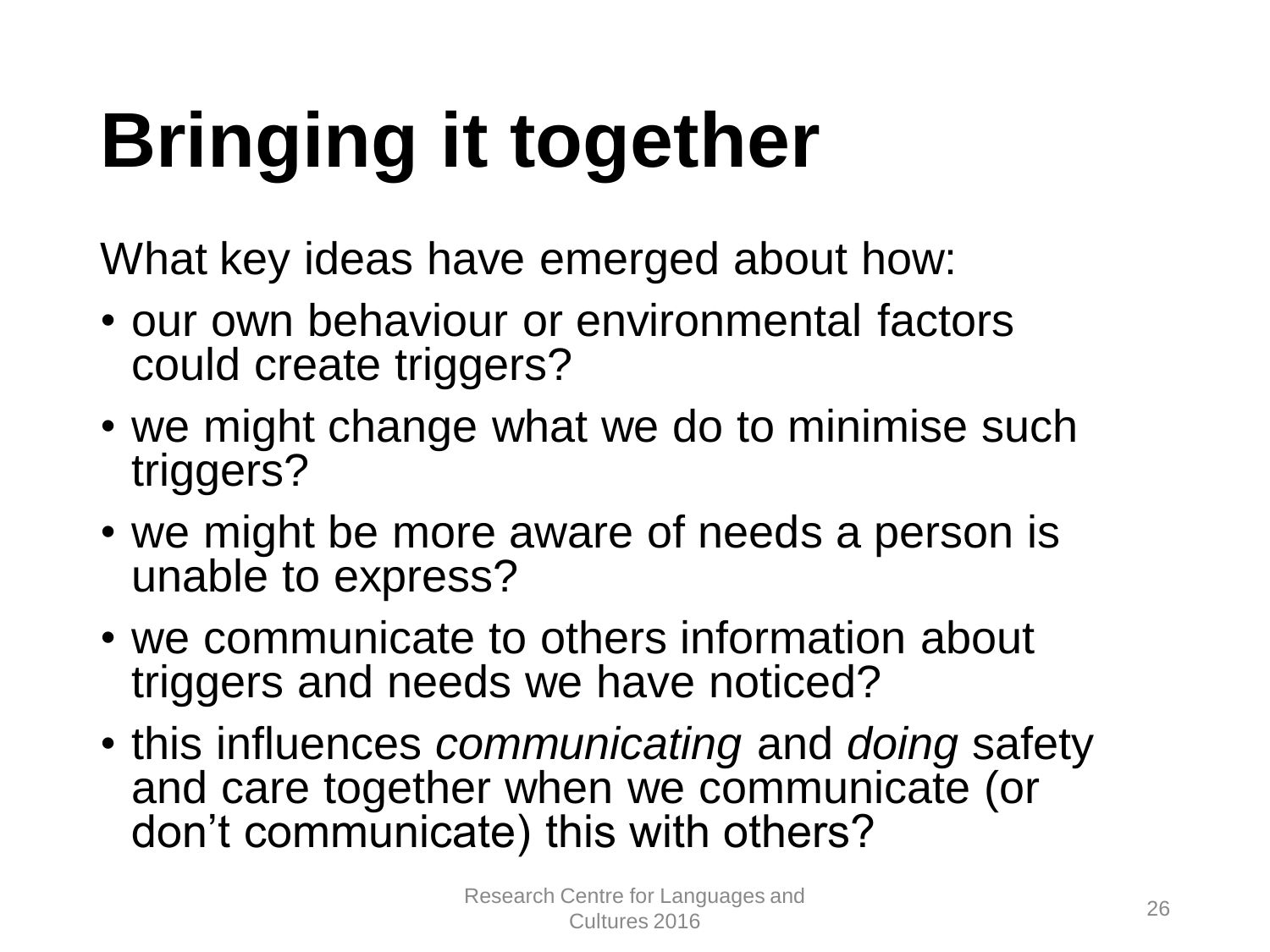#### *Segment 4*

## *Strategies for doing safety and care*

Research Centre for Languages and Schließer Europäigung 2016<br>Cultures 2016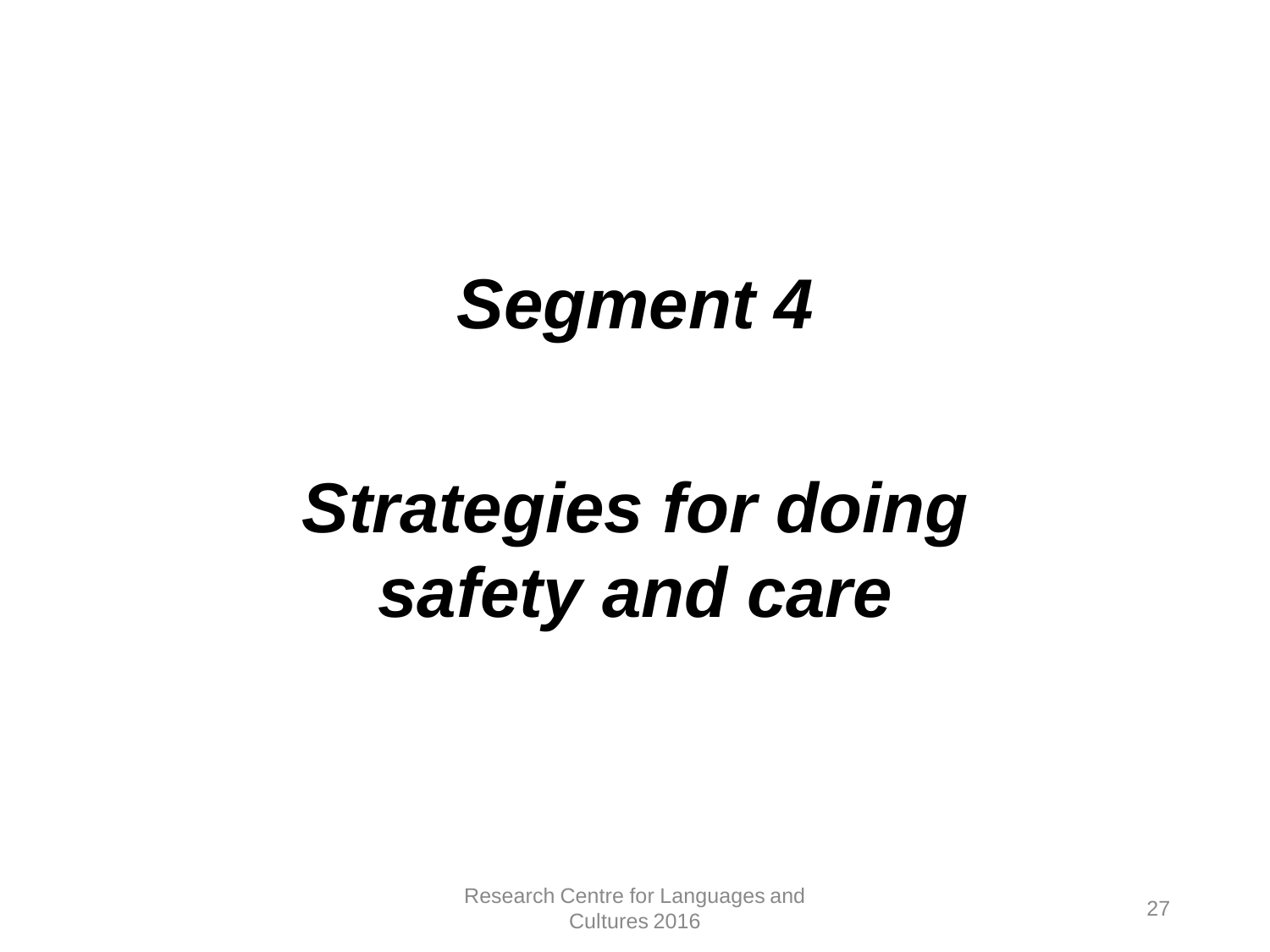'You've just told me that they're cognitively impaired and you're going to remind them to use the call bell. Yes, that's part of a strategy, because it's not to say you shouldn't do that, but it's thinking again about the individual.

'Why were they getting up? Were they trying to get to the toilet? Do we need to put in toileting strategies? They were bored in their room. Well, we need to give them options of activities. Again, it's thinking of that person and beyond "It's their fault".'

#### (Trainer, Australian background)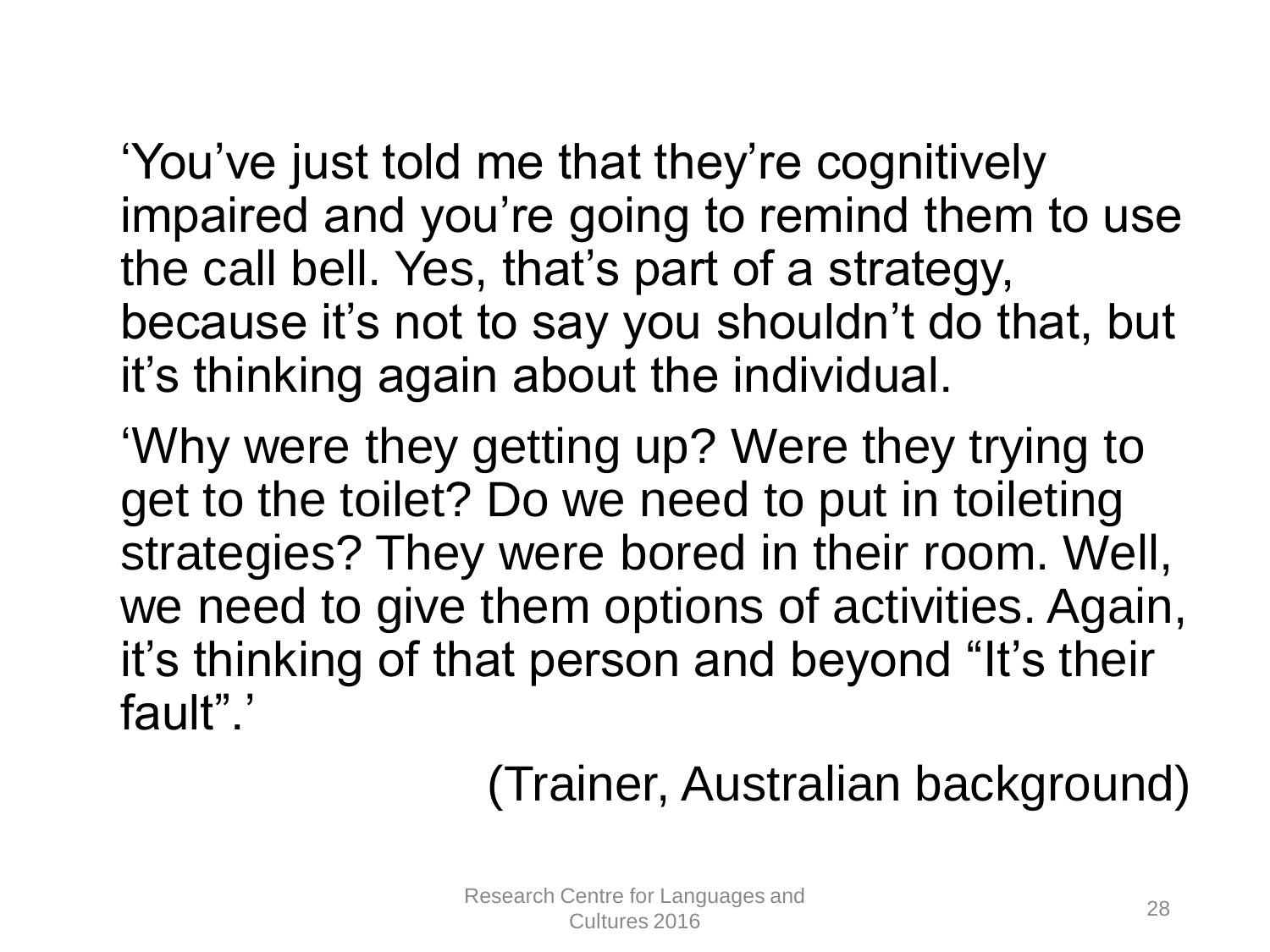**Video 1.2.** Consider the perspectives of five care workers, an enrolled nurse, a registered nurse and a manager in the video.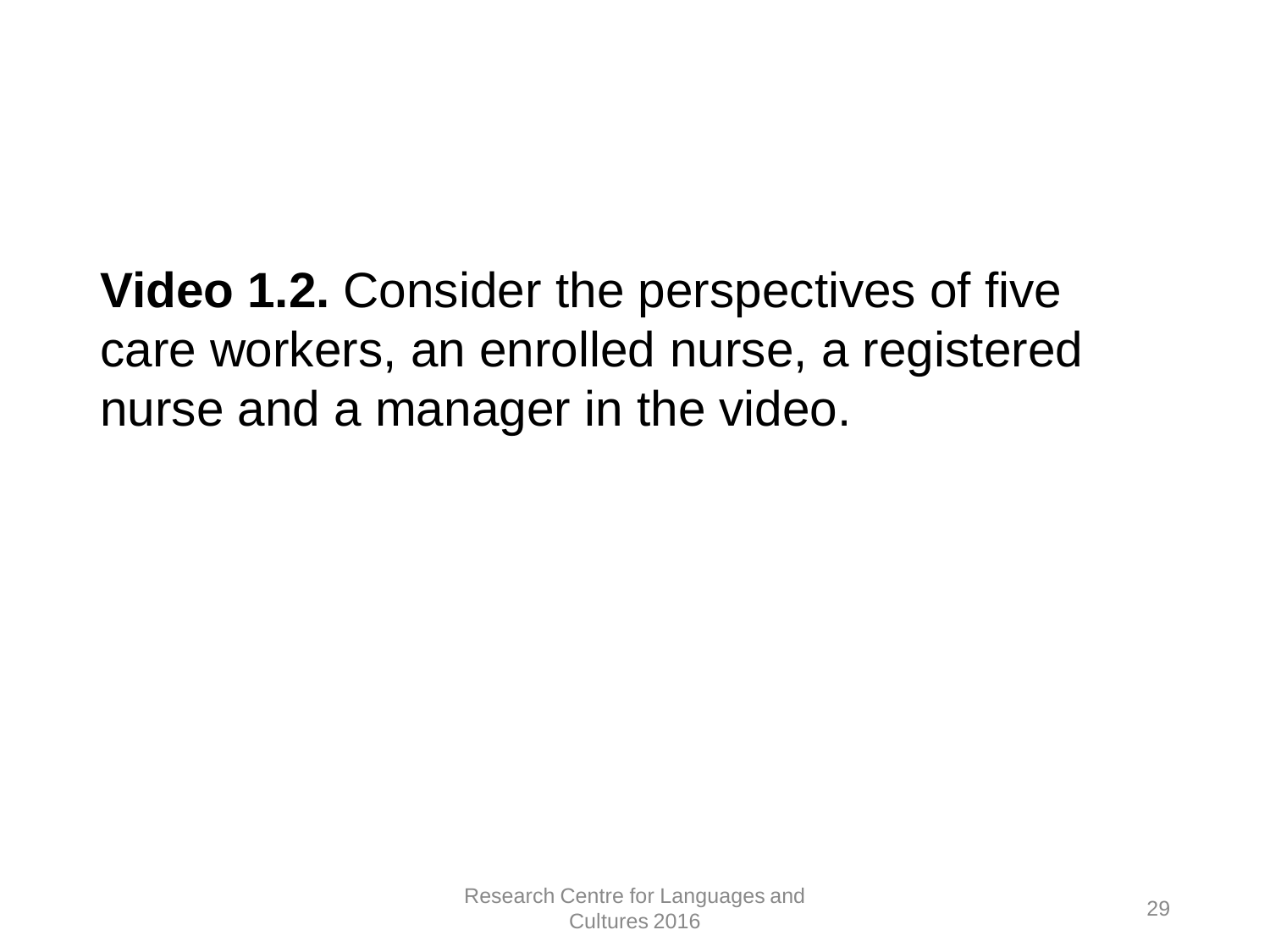'Sundowning' in dementia is very common, so there is a particular time when they start their behaviours, especially with him, like he starts around 3.00, so we need to pick up, like looking, observing for signs of his agitation. There can be any triggers, like for example for him, you cannot tell him what to do.

'Those sorts of things you have to, like we have figured them out. So we have to ask him really passive questions, instead of saying 'Do this', 'Can we …?', 'Would you like …?', instead of asking directly, something like that. Giving him the leave to do it. He was in that kind of role before. So that worked out with him. (contd over)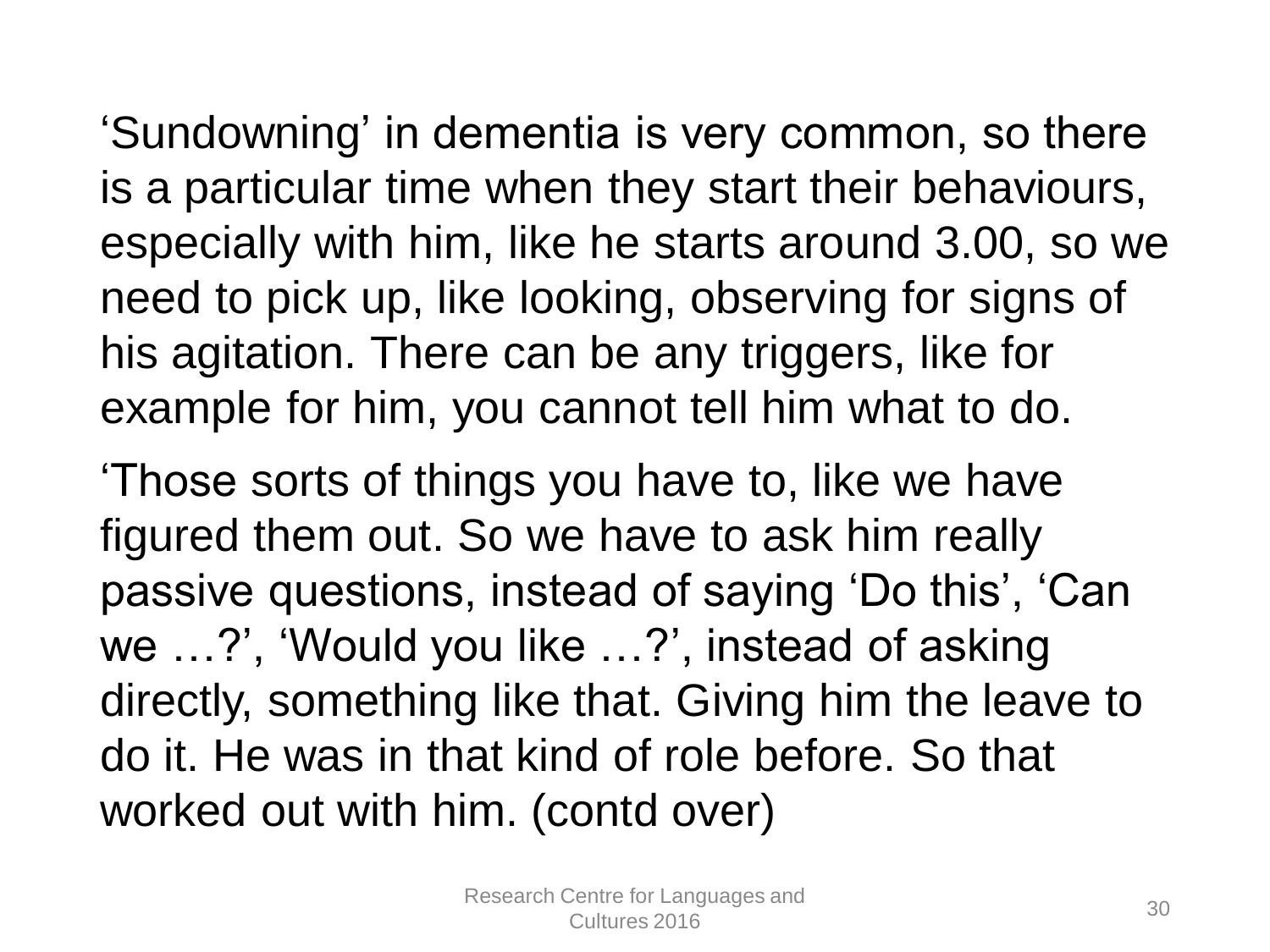#### (contd)

'So what we do, when we find out all the strategies, we put them in his care plan. And we've got behaviour assessment as well. What we do is we keep updating, and then communicating with the staff, "How is it working?"

'And then if some of the things are still not working, then we have to think ahead, out of the square, and think of something else as an alternative. This is the way I think it works.'

(Registered nurse, Indian background)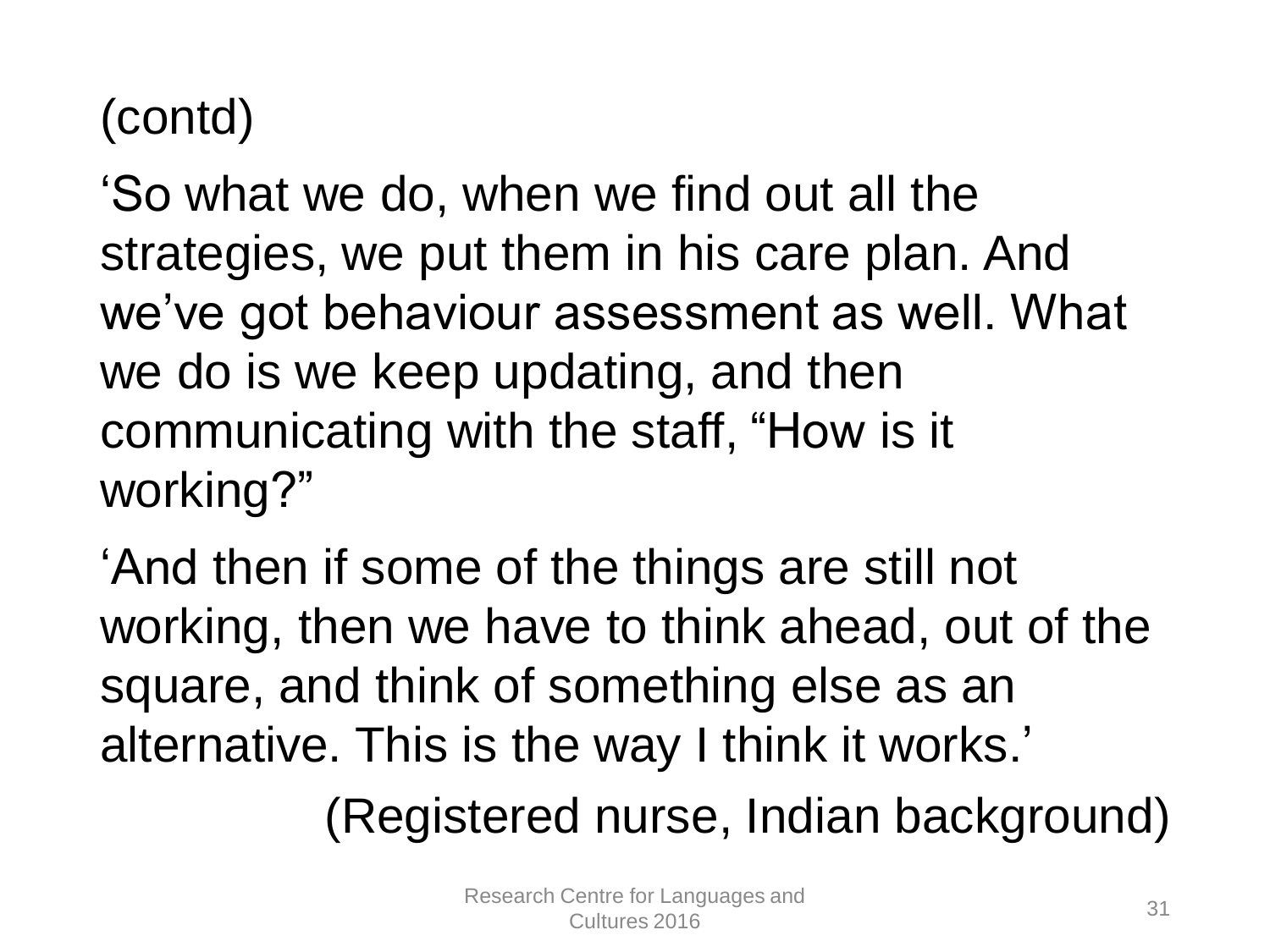# **Group activity**

Consider together the different ways you do safety and care based on how you know a person you care for according to their clinical profile. How does this influence:

- the ways you behave towards them?
- how you identify and minimise triggers?
- how you try to understand and anticipate their needs?
- how you communicate these things with your colleagues?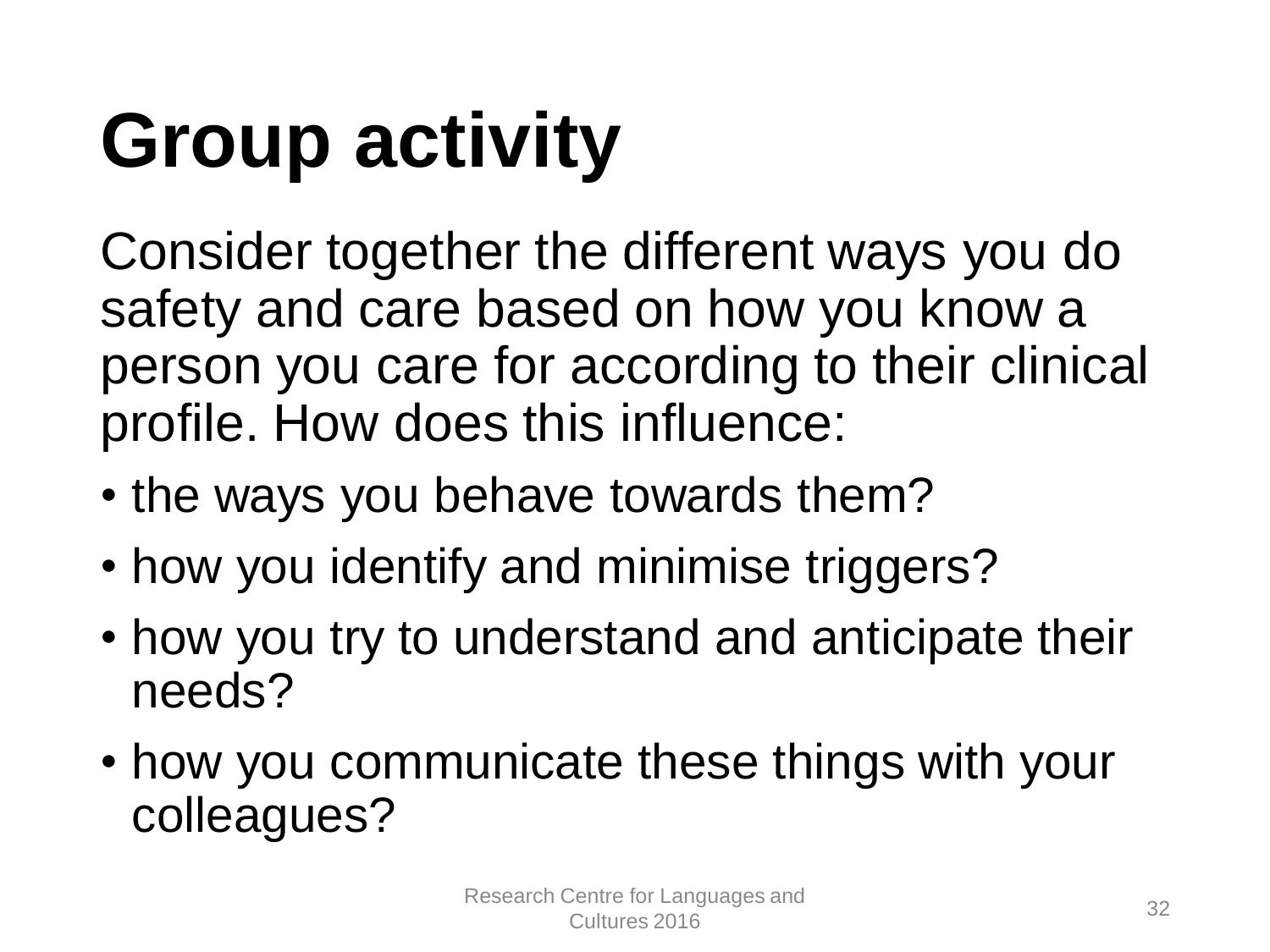# **Bringing it together**

What key ideas have emerged about:

- the importance of understanding that your behaviour is a potential trigger?
- how knowing a person's clinical profile can help you anticipate needs that they are less able to express themselves?
- the importance of sharing this information with others you work with?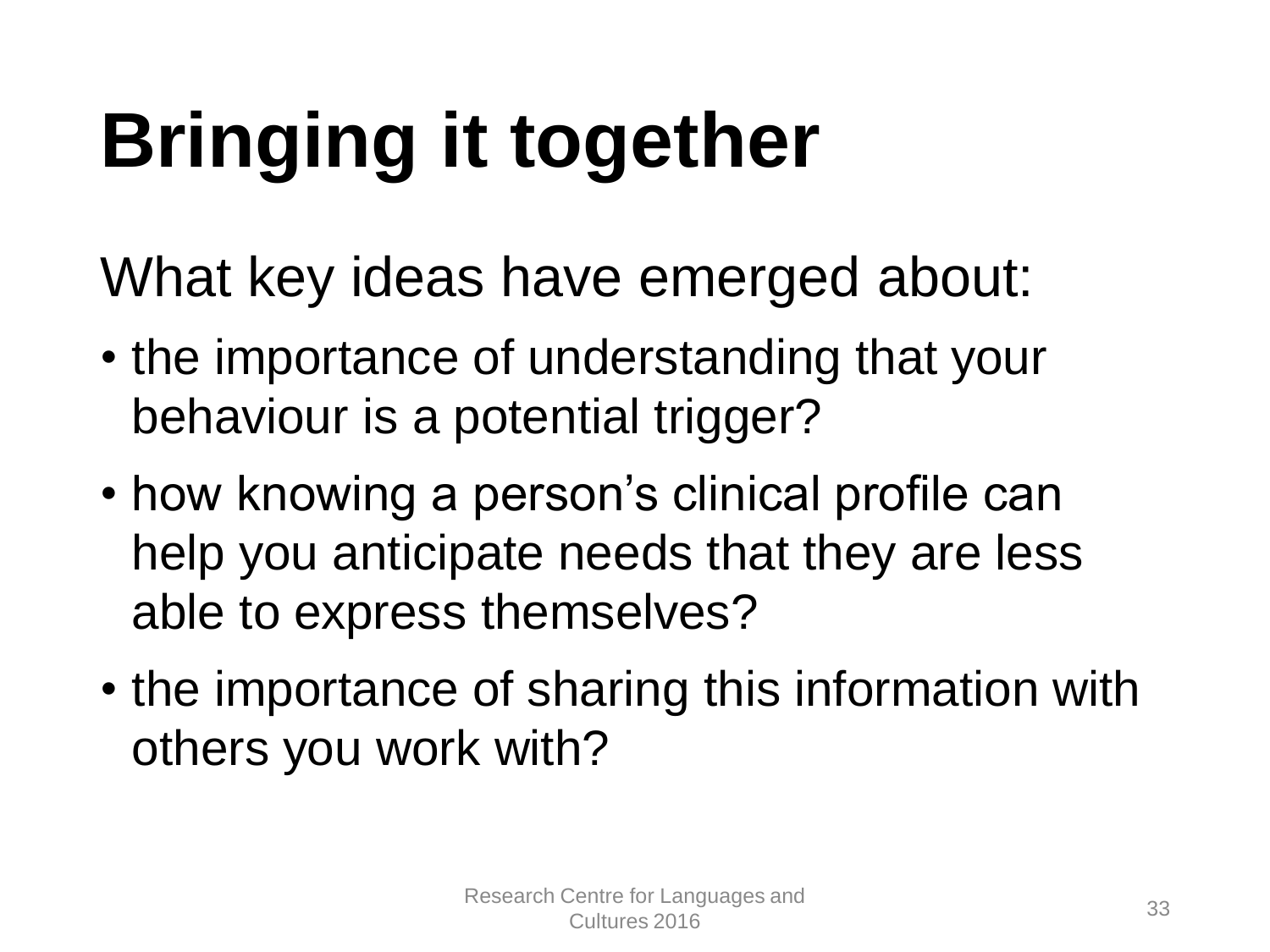## *Reflection and application*

Research Centre for Languages and Senne for Languages and<br>Cultures 2016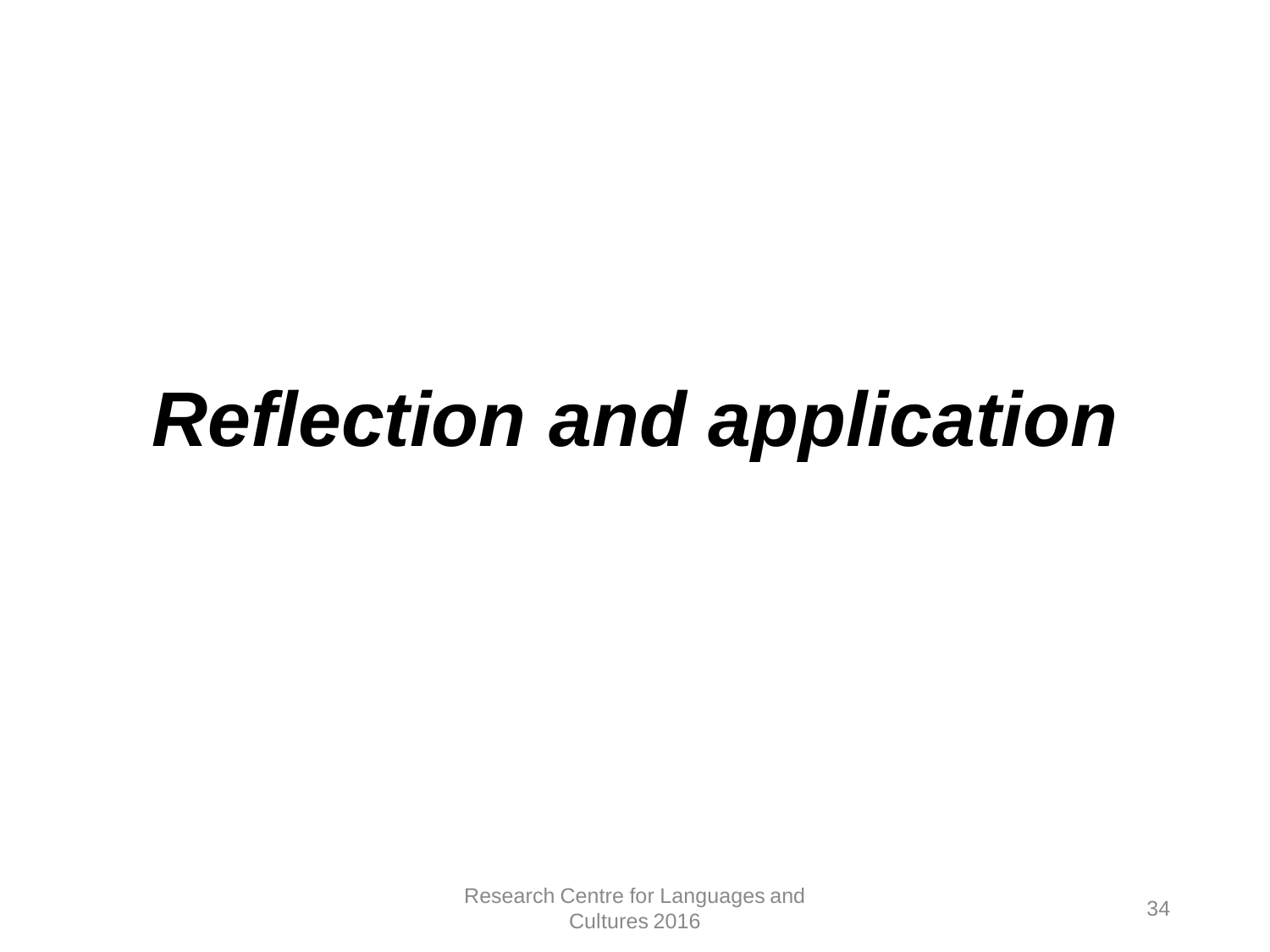'They're "aggressive" or "they swear", "they spit", all of those things are handed over to new staff or other staff, so already you've got people going in with preconceived ideas about how it's going to work, so their body language is different, the resident can pick up on the body language, so there's a cycle.'

#### (Trainer, Australian background)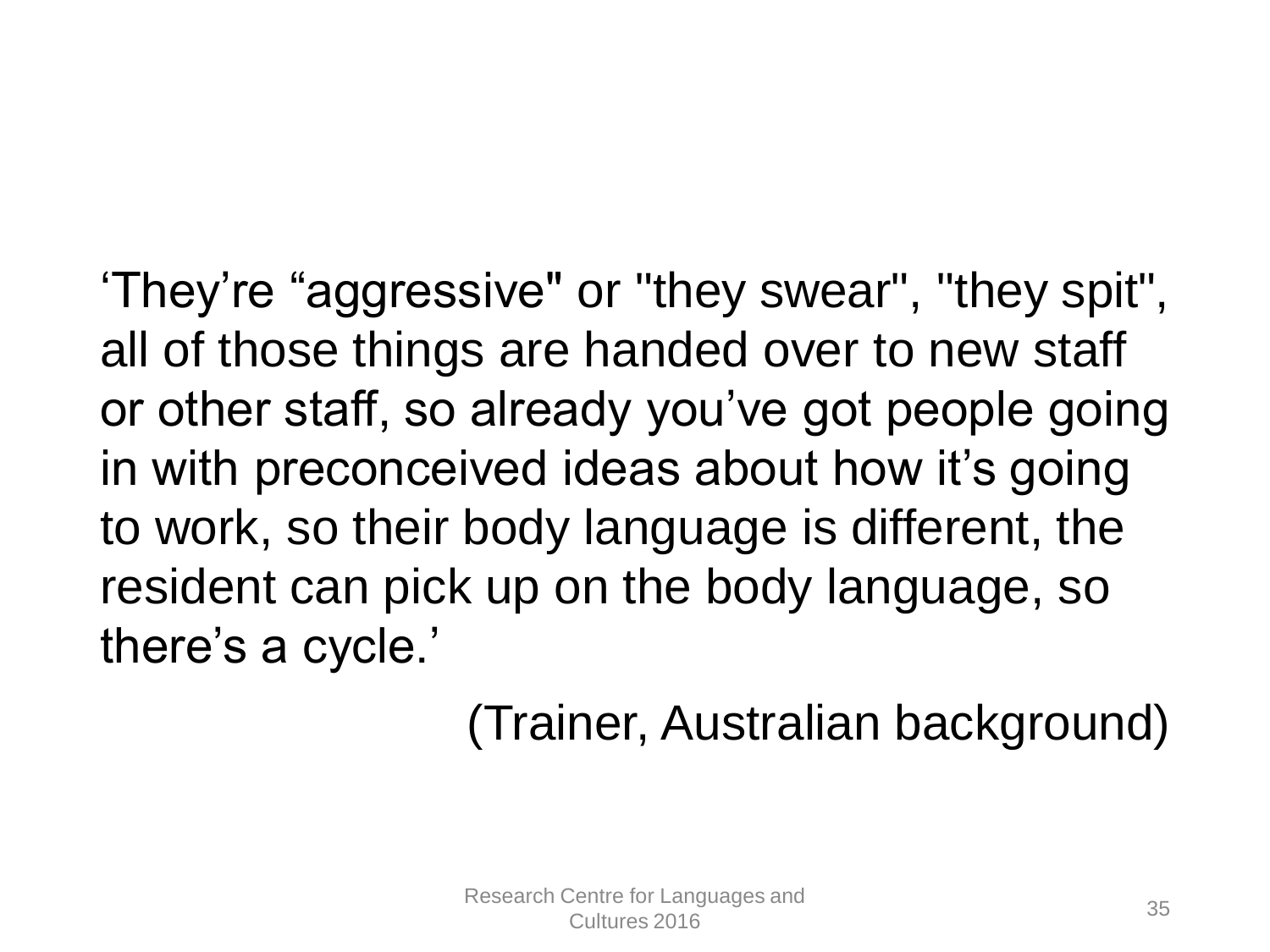## **Bringing it all together**

- What have you learnt from this module?
- How do you see the role of knowing the clinical profile, the potential triggers, and unmet needs of a person, for how you care for yourself and others safely?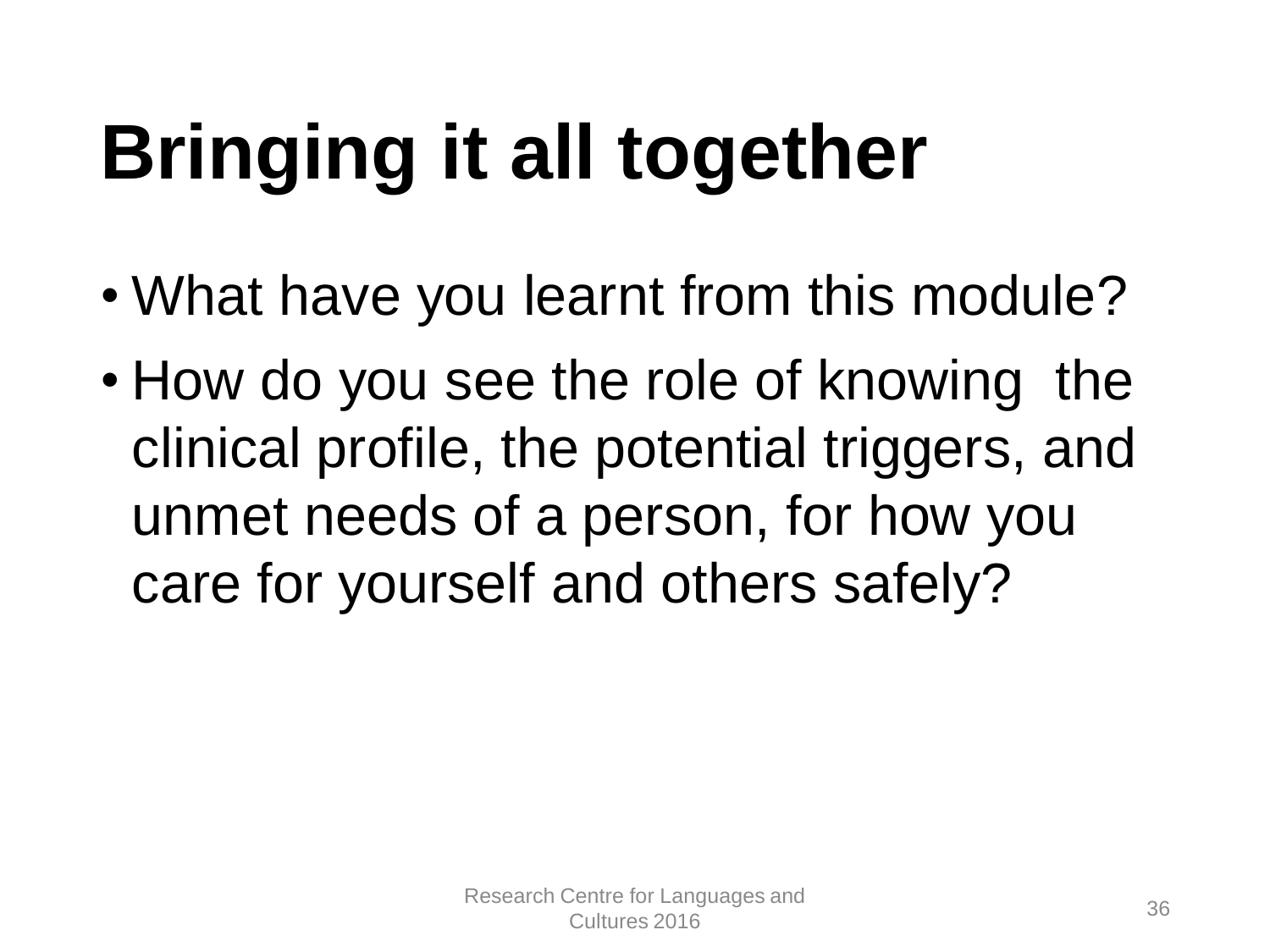## **What next?**

*On your next shift:* 

- Find out something new about the clinical profile of a person you care for by asking a staff member or reading their case notes.
- Do your own research on types of dementia.

The following sources may be helpful:

- https://www.fightdementia.org.au/about[dementia/health-professionals/the-essentials](https://www.fightdementia.org.au/about-dementia/health-professionals/the-essentials)
- http://www.nhs.uk/Conditions/dementia[guide/Pages/symptoms-of-dementia.aspx](http://www.nhs.uk/Conditions/dementia-guide/Pages/symptoms-of-dementia.aspx)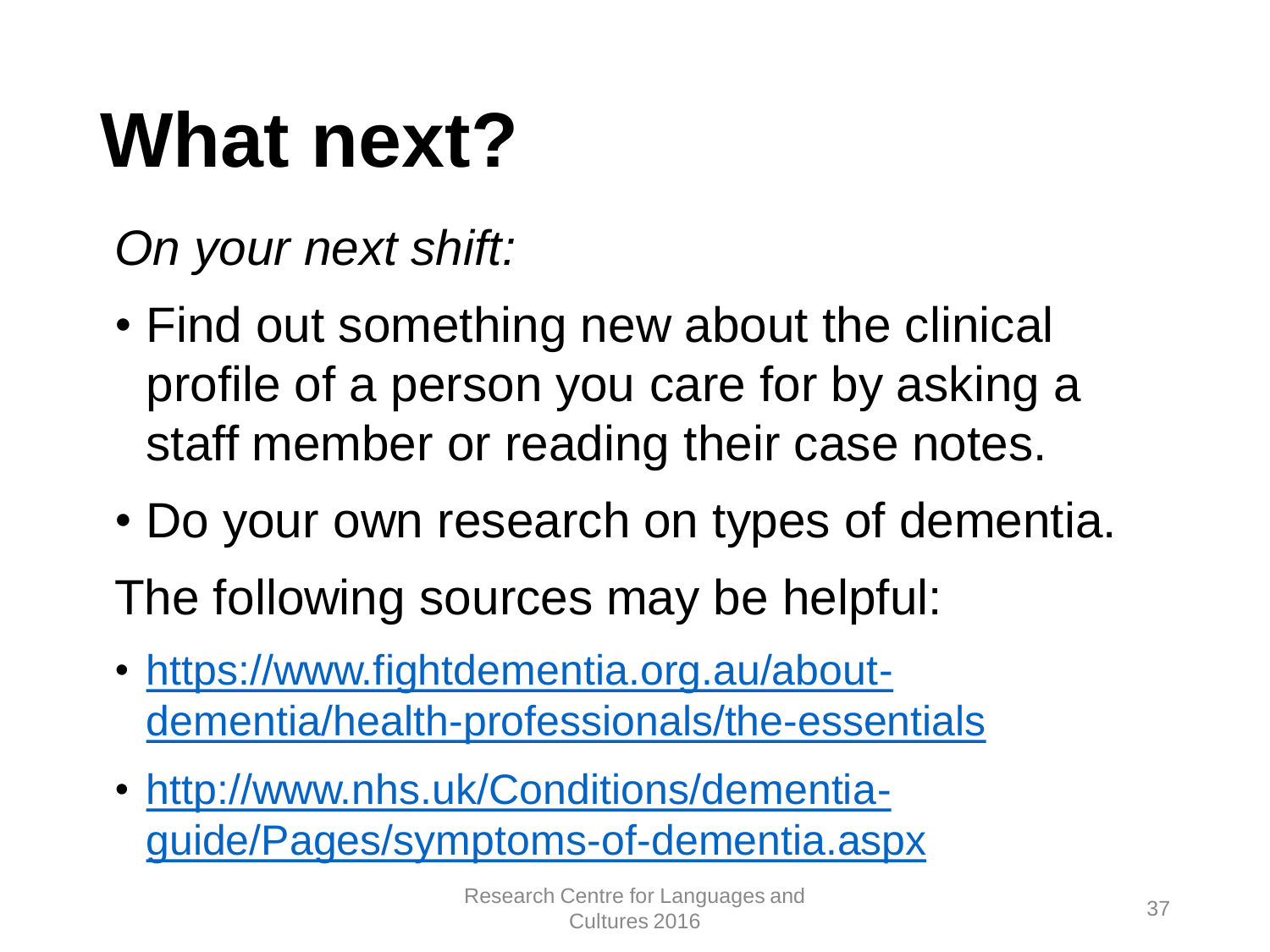## *Over the next week*

#### **Person of the week**

Working together (i.e. nurses and care workers), focus on one person you care for at a weekly meeting or handover.

- What knowledge about the person's clinical profile/type of dementia could be shared to better understand them and their needs?
- What triggers have been identified?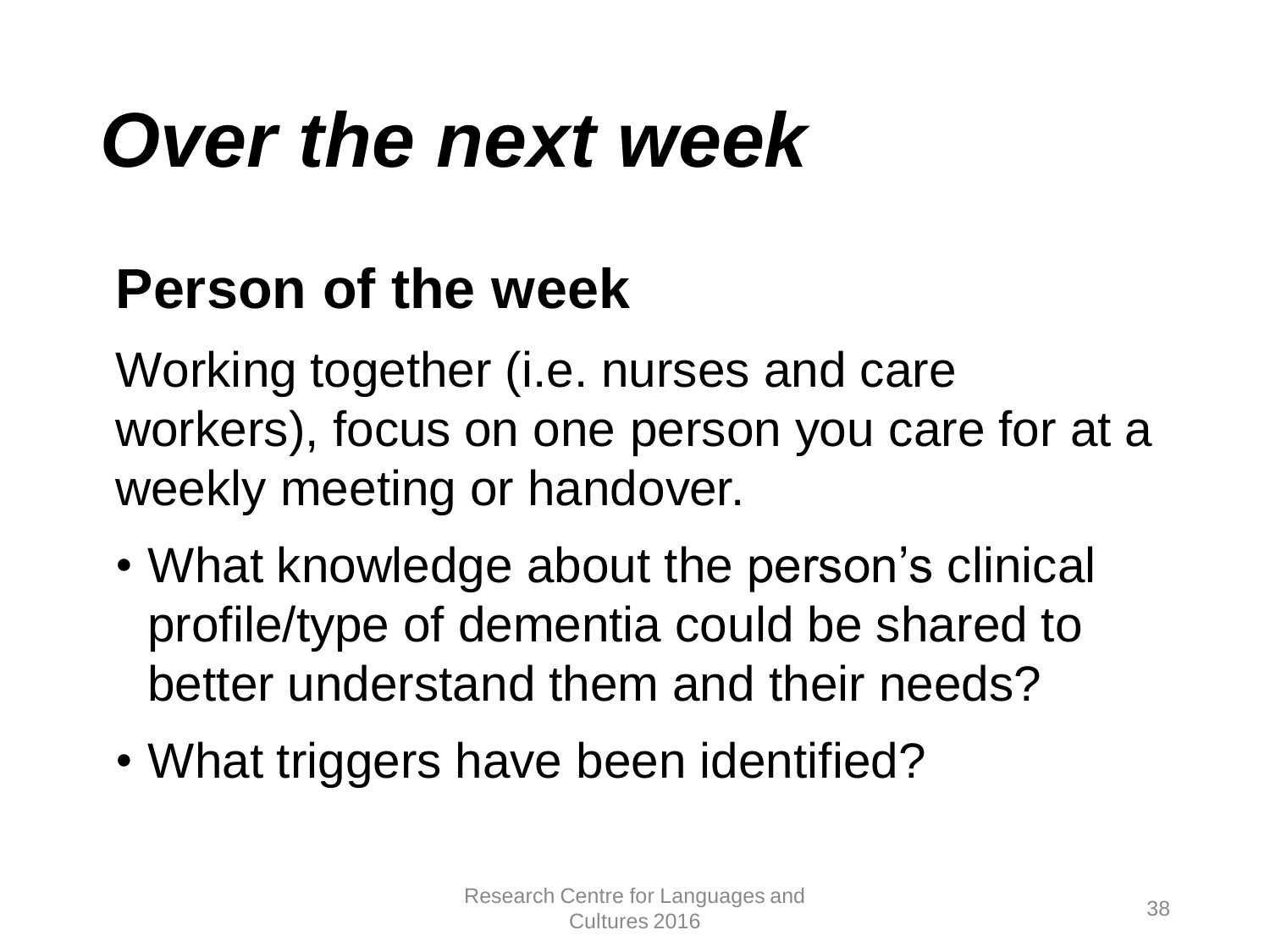## *Over the next week*

#### **Person of the week** *(contd)*

- How do different staff members anticipate the needs the person is unable to express?
- What successful strategies do different staff members use in caring for this person?
- How is this communicated clearly and consistently to all staff, including agency staff.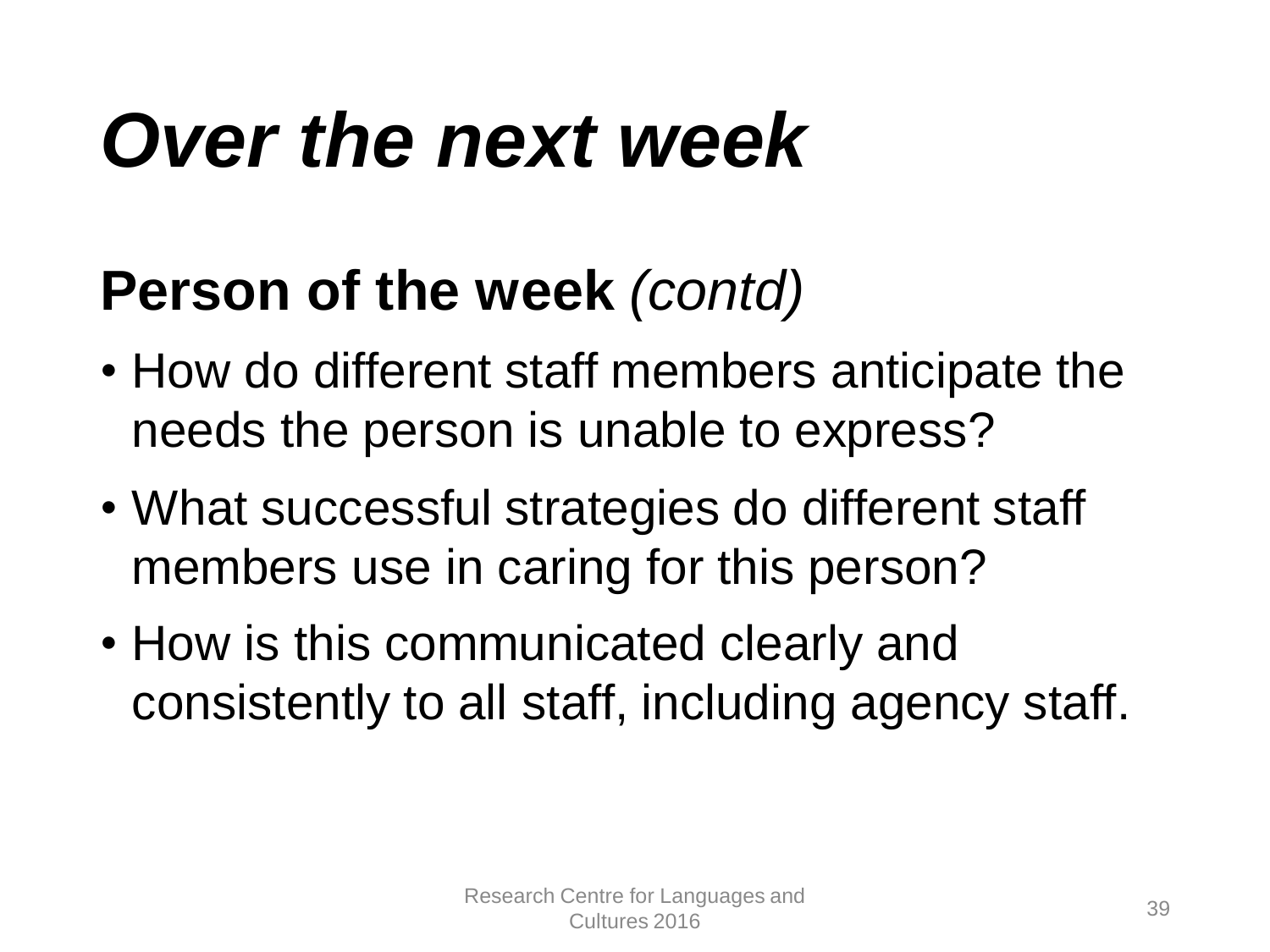## *Over the next week*

#### **Person of the week** *(contd)*

At the end of the week:

- What have we learned/noticed?
- What could be done differently?
- How does this matter for safety and care?